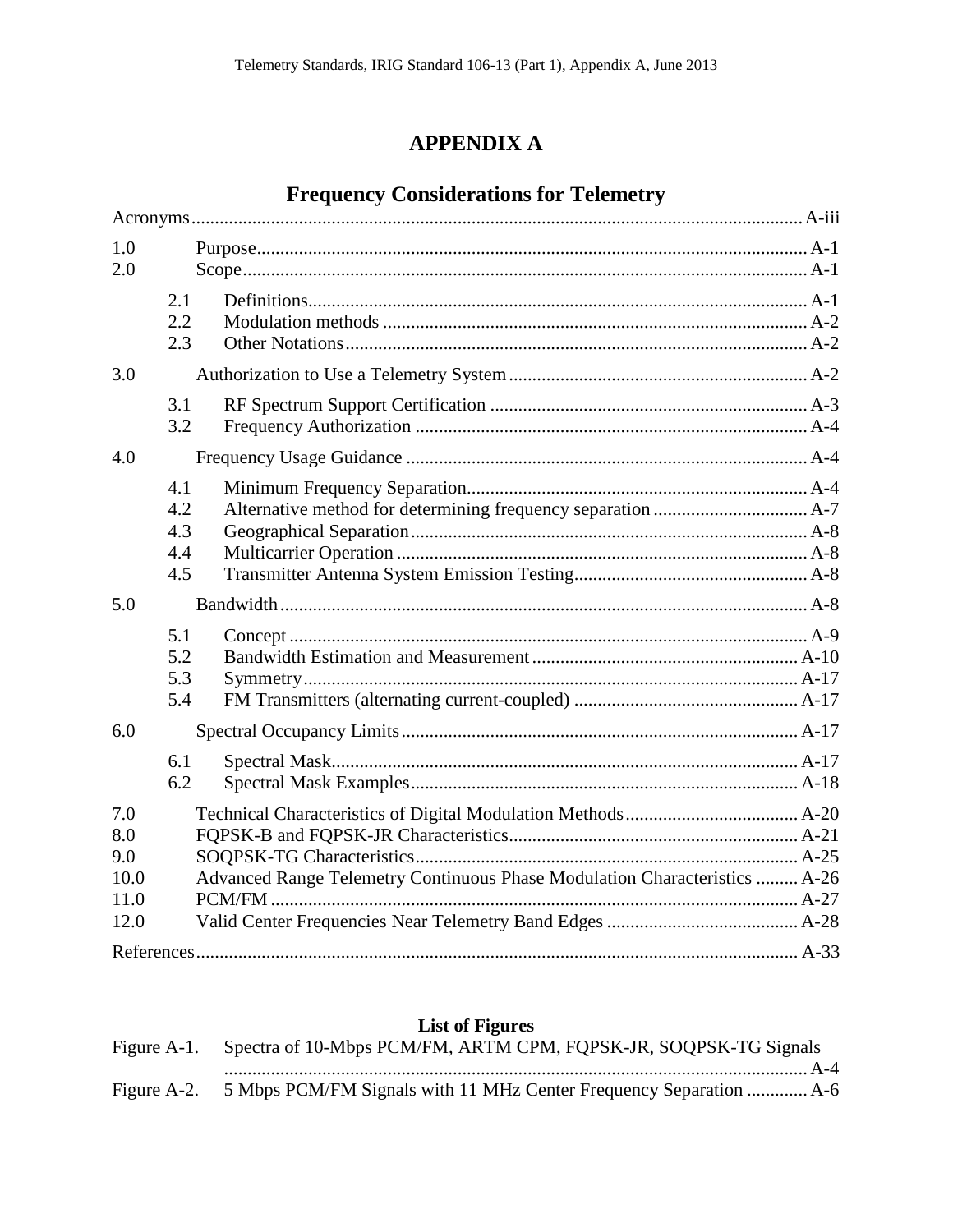| Figure A-3.  | 10 Mbps ARTM CPM Signals with 9 MHz Center Frequency Separation A-7           |  |
|--------------|-------------------------------------------------------------------------------|--|
| Figure A-4.  |                                                                               |  |
| Figure A-5.  |                                                                               |  |
| Figure A-6.  |                                                                               |  |
| Figure A-7.  |                                                                               |  |
| Figure A-8.  | Typical Receiver RLC IF Filter Response (-3 dB Bandwidth = 1 MHz)  A-16       |  |
| Figure A-9.  |                                                                               |  |
| Figure A-10. |                                                                               |  |
| Figure A-11. |                                                                               |  |
| Figure A-12. |                                                                               |  |
| Figure A-13. |                                                                               |  |
| Figure A-14. |                                                                               |  |
| Figure A-15. |                                                                               |  |
| Figure A-16. |                                                                               |  |
| Figure A-17. |                                                                               |  |
| Figure A-18. |                                                                               |  |
| Figure A-19. | 5 Mbps FQPSK-JR Spectrum with Random Input Data and Small (Blue) and          |  |
|              |                                                                               |  |
| Figure A-20. | FQPSK-B Spectrum with All 0's Input and Large Modulator Errors  A-24          |  |
| Figure A-21. |                                                                               |  |
| Figure A-22. |                                                                               |  |
| Figure A-23. |                                                                               |  |
| Figure A-24. |                                                                               |  |
| Figure A-25. |                                                                               |  |
| Figure A-26. |                                                                               |  |
| Figure A-27. |                                                                               |  |
| Figure A-28. | BEP vs. $E_b/N_0$ Performance of 5 Mbps PCM/FM with Multi-Symbol Bit Detector |  |
|              |                                                                               |  |
| Figure A-29. |                                                                               |  |
| Figure A-30. |                                                                               |  |

# **List of Tables**

| Table A-2. |  |
|------------|--|
|            |  |
|            |  |
|            |  |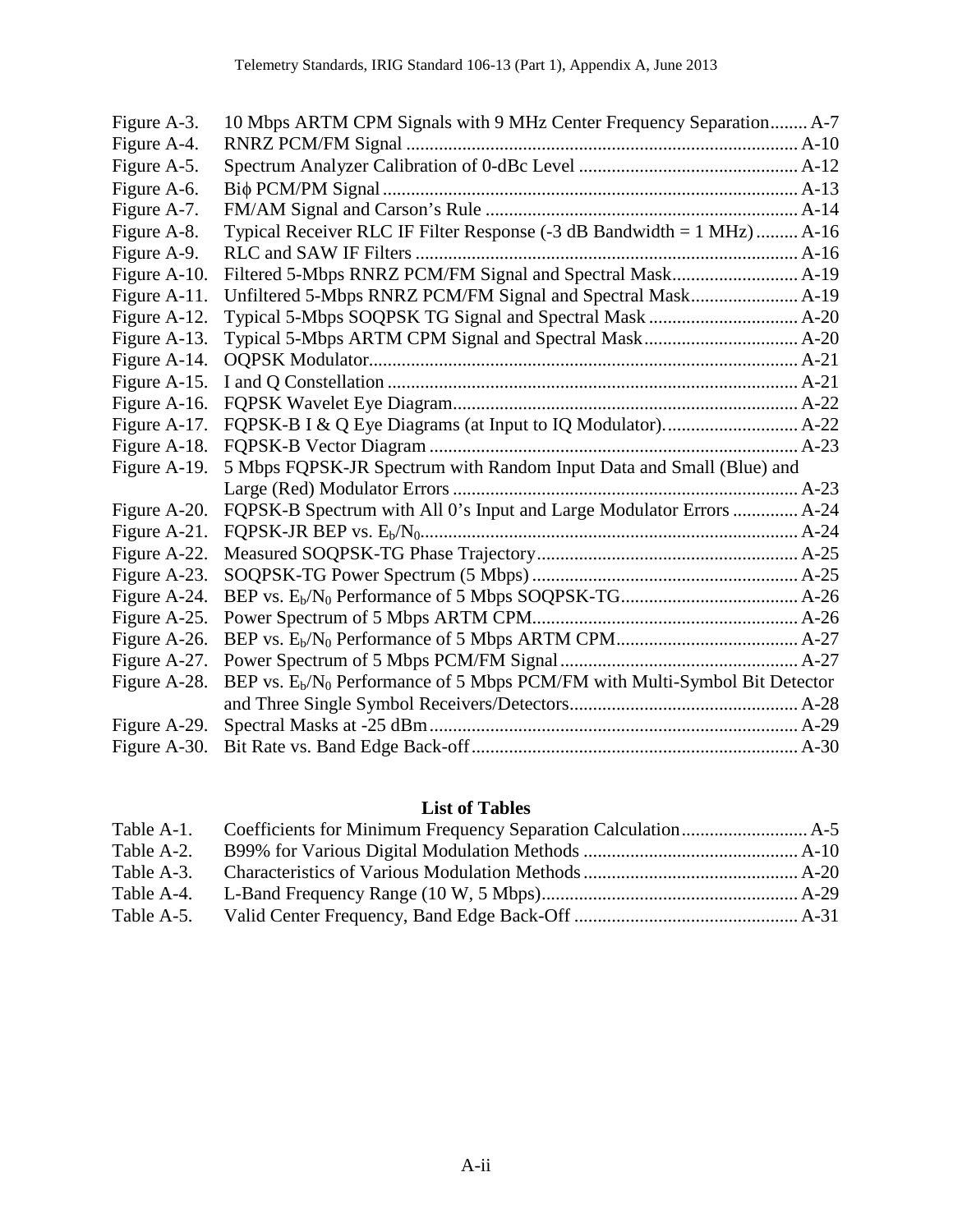# <span id="page-2-0"></span>**Acronyms**

| ac            | alternating current                                        |
|---------------|------------------------------------------------------------|
| AM            | amplitude modulation                                       |
| <b>ARTM</b>   | <b>Advanced Range Telemetry</b>                            |
| <b>AWGN</b>   | additive white Gaussian noise                              |
| <b>BEP</b>    | bit error probability                                      |
| <b>BER</b>    | bit error rate                                             |
| $Bi\phi$      | bi-phase                                                   |
| $Bi\phi$ -L   | bi-phase-level                                             |
| <b>CPFSK</b>  | continuous phase frequency shift keying                    |
| <b>CPM</b>    | continuous phase modulation                                |
| dB            | decibel                                                    |
| DoD           | Department of Defense                                      |
| <b>FM</b>     | frequency modulation                                       |
| <b>FQPSK</b>  | Feher's quadrature phase shift keying                      |
| IF            | intermediate frequency                                     |
| <b>Mbps</b>   | megabits per second                                        |
| <b>MCEB</b>   | Military Communications - Electronics Board                |
| <b>MHz</b>    | megahertz                                                  |
| <b>MSK</b>    | minimum shift keying                                       |
| NRZ-L         | non-return-to-zero level                                   |
| <b>NTIA</b>   | National Telecommunications and Information Administration |
| <b>OQPSK</b>  | offset quadrature phase shift keying                       |
| <b>PCM</b>    | pulse code modulation                                      |
| <b>PM</b>     | phase modulation                                           |
| <b>RCC</b>    | Range Commanders Council                                   |
| RF            | radio frequency                                            |
| <b>RLC</b>    | resistor-inductor-capacitor                                |
| <b>RNRZ</b>   | randomized non-return-to-zero                              |
| <b>SAW</b>    | surface acoustic wave                                      |
| <b>SHF</b>    | super-high frequency                                       |
| <b>SOQPSK</b> | shaped offset quadrature phase shift keying                |
| <b>UHF</b>    | ultra-high frequency                                       |
| US&P          | <b>United States and Possessions</b>                       |
| <b>VCO</b>    | voltage-controlled oscillator                              |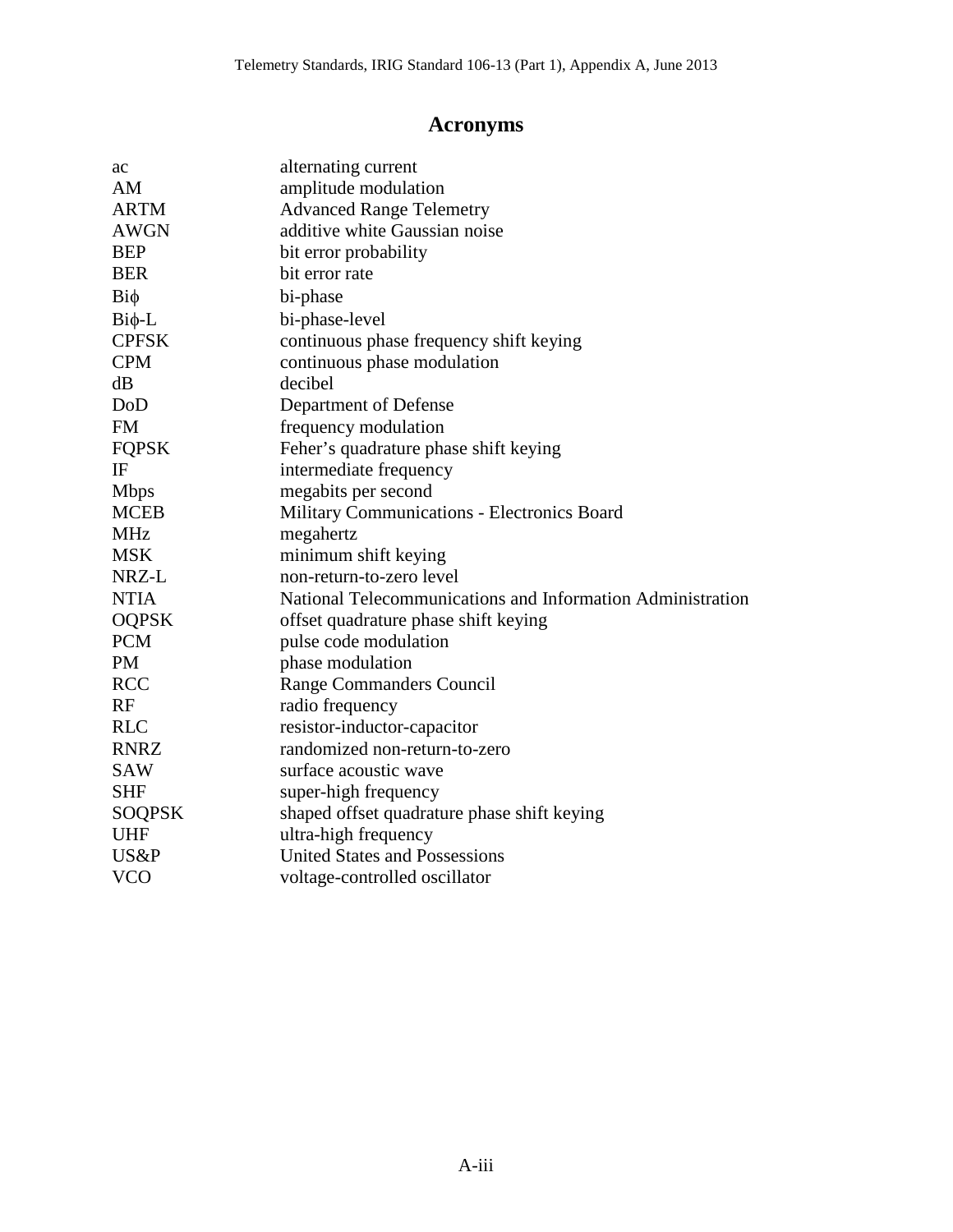This page intentionally left blank.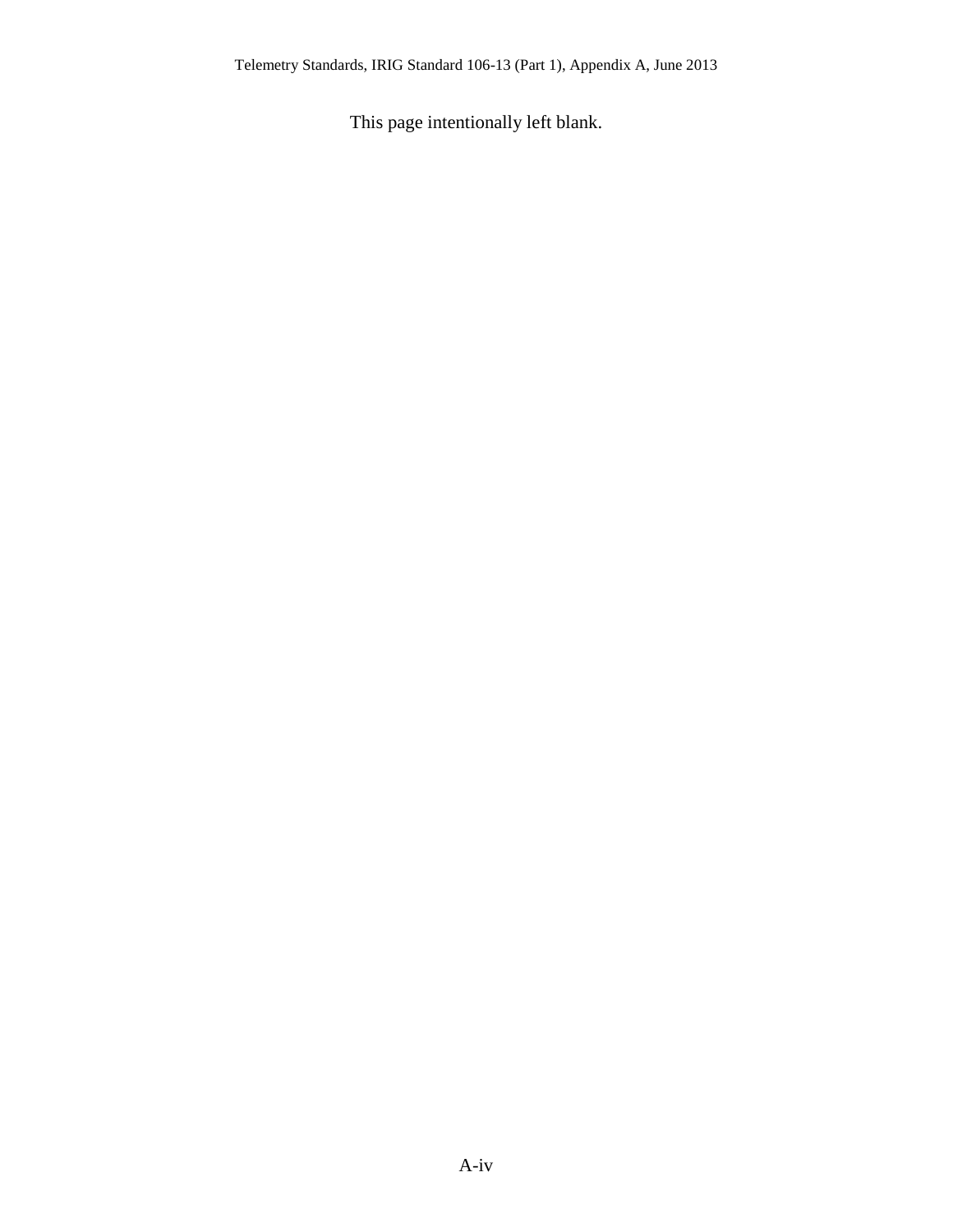# **APPENDIX A**

# **Frequency Considerations for Telemetry**

#### <span id="page-4-0"></span>**1.0 Purpose**

This appendix was prepared with the cooperation and assistance of the Range Commanders Council (RCC) Frequency Management Group. This appendix provides guidance to telemetry users for the most effective use of the telemetry bands specified in [Chapter 2.](http://www.wsmr.army.mil/RCCsite/Documents/106-13_Telemetry_Standards/chapter2.pdf) Coordination with the frequency managers of the applicable test ranges and operating areas is recommended before a specific frequency band is selected for a given application. Government users should coordinate with the appropriate Area Frequency Coordinator and commercial users should coordinate with the Aerospace and Flight Test Radio Coordinating Council. A list of the points of contact can be found in the National Telecommunications and Information Administration (NTIA) Manual of Regulations and Procedures for Federal Radio Frequency Management. $<sup>1</sup>$  $<sup>1</sup>$  $<sup>1</sup>$ </sup>

#### <span id="page-4-1"></span>**2.0 Scope**

This appendix is to be used as a guide by users of telemetry frequencies at Department of Defense (DoD)-related test ranges and contractor facilities. The goal of frequency management is to encourage maximal use and minimal interference among telemetry users and between telemetry users and other users of the electromagnetic spectrum.

#### <span id="page-4-2"></span>2.1 Definitions

The following terminology is used in this appendix.

- **Allocation (of a Frequency Band).** Entry of a frequency band into the Table of Frequency Allocations<sup>[2](#page-4-4)</sup> for use by one or more radio communication services or the radio astronomy service under specified conditions.
- **Assignment (of a Radio Frequency or Radio Frequency Channel).** Authorization given by an administration for a radio station to use a radio frequency (RF) or RF channel under specified conditions.

**Authorization.** Permission to use an RF or RF channel under specified conditions.

**Certification.** The Military Communications - Electronics Board's (MCEB) process of verifying that a proposed system complies with the appropriate rules, regulations, and technical standards.

<span id="page-4-3"></span> <sup>1</sup> National Telecommunications and Information Administration. Manual of Regulations and Procedures for Federal Radio Frequency Management. May 2012. May be superseded by update. Available at [http://www.ntia.doc.gov/page/2011/manual-regulations-and-procedures-federal-radio-frequency-management-](http://www.ntia.doc.gov/page/2011/manual-regulations-and-procedures-federal-radio-frequency-management-redbook)

<span id="page-4-4"></span> $\frac{\text{redbook}}{\text{The definitions of the radio services that can be operated within certain frequency bands contained in the radio}}$ regulations as agreed to by the member nations of the International Telecommunications Union. This table is maintained in the United States by the Federal Communications Commission and the NTIA.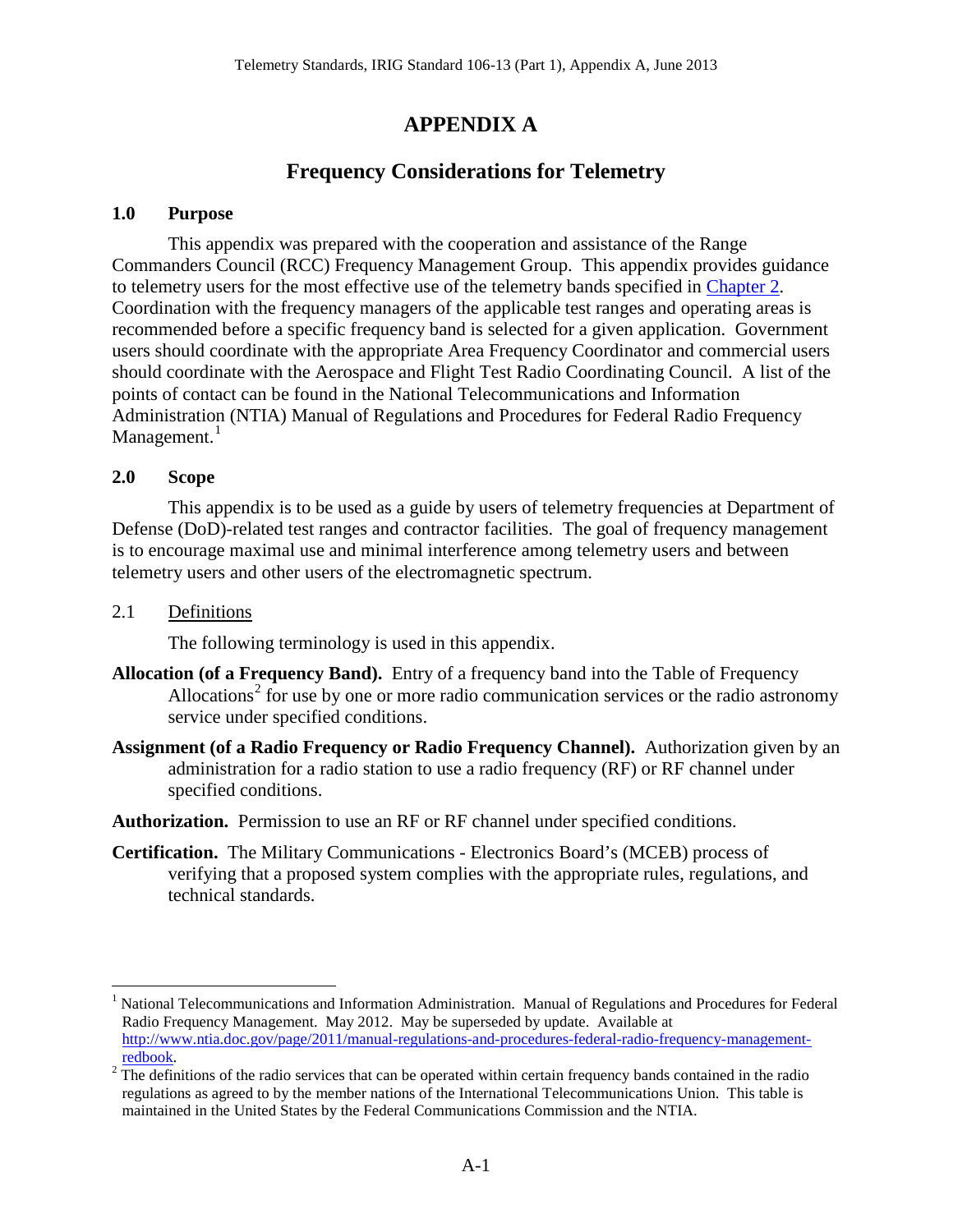**J/F 12 Number.** The identification number assigned to a system by the MCEB after the Application for Equipment Frequency Allocation (DD Form 1494) is approved; for example, J/F 12/6309 (sometimes called the J-12 number).

**Resolution Bandwidth.** The -3 decibel (dB) bandwidth of the measurement device.

## <span id="page-5-0"></span>2.2 Modulation methods

2.2.1 Traditional Modulation Methods

The traditional modulation methods for aeronautical telemetry are frequency modulation (FM) and phase modulation (PM). Pulse code modulation (PCM)/FM has been the most popular telemetry modulation since around 1970. The PCM/FM method could also be called filtered Continuous Phase Frequency Shift Keying (CPFSK). The RF signal is typically generated by filtering the baseband non-return-to-zero-level (NRZ-L) signal and then frequency modulating a voltage-controlled oscillator (VCO). The optimum peak deviation is 0.35 times the bit rate and a good choice for a premodulation filter is a multi-pole linear phase filter with bandwidth equal to 0.7 times the bit rate. Both FM and PM have a variety of desirable features but may not provide the required bandwidth efficiency, especially for higher bit rates.

# 2.2.2 Improved Bandwidth Efficiency

When better bandwidth efficiency is required, the standard methods for digital signal transmission are the Feher-patented Quadrature Phase Shift Keying (FQPSK-B and FQPSK-JR), the Shaped Offset Quadrature Phase Shift Keying (SOQPSK-TG), and the Advanced Range Telemetry (ARTM) Continuous Phase Modulation (CPM). Each of these methods offers constant, or nearly constant, envelope characteristics and is compatible with nonlinear amplifiers with minimal spectral regrowth and minimal degradation of detection efficiency. The first three methods (FQPSK-B, FQPSK-JR, and SOQPSK-TG) are interoperable and require the use of the differential encoder described in [Chapter 2,](http://www.wsmr.army.mil/RCCsite/Documents/106-13_Telemetry_Standards/chapter2.pdf) Paragraph 2.4.3.1.1. Additional information on this differential encoder is contained in [Appendix M.](http://www.wsmr.army.mil/RCCsite/Documents/106-13_Telemetry_Standards/appendixM.pdf) All of these bandwidth-efficient modulation methods require the data to be randomized.

## <span id="page-5-1"></span>2.3 Other Notations

The following notations are used in this appendix. Other references may define these terms slightly differently.

- a. **B99% -** Bandwidth containing 99% of the total power.
- b. **B-25dBm -** Bandwidth containing all components larger than -25 dBm.
- c. **B-60dBc** Bandwidth containing all components larger than the power level that is 60 dB below the unmodulated carrier power.
- d. **dBc** Decibels relative to the power level of the unmodulated carrier.
- e. **f<sub>c</sub>** Assigned center frequency.

# <span id="page-5-2"></span>**3.0 Authorization to Use a Telemetry System**

All RF emitting devices must have approval to operate in the United States and Possessions (US&P) via a frequency assignment unless granted an exemption by the national authority. The NTIA is the President's designated national authority and spectrum manager. The NTIA manages and controls the use of RF spectrum by federal agencies in US&P territory.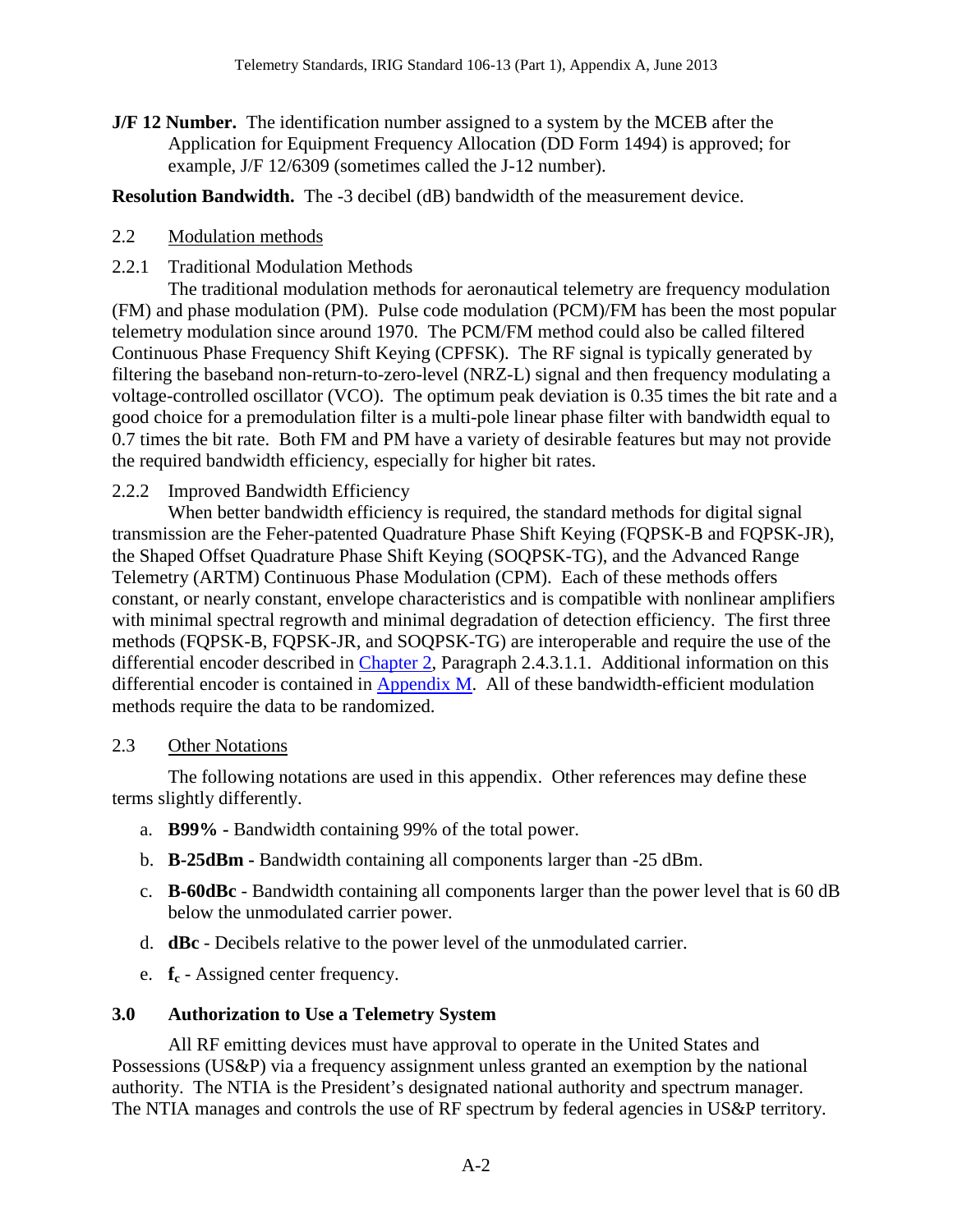Obtaining a frequency assignment involves the two-step process of obtaining an RF spectrum support certification of major RF systems design, followed by an operational frequency assignment to the RF system user. These steps are discussed below.

### <span id="page-6-0"></span>3.1 RF Spectrum Support Certification

All major RF systems used by federal agencies must be submitted to the NTIA, via the Interdepartmental Radio Advisory Committee, for system review and spectrum support certification prior to committing funds for acquisition/procurement. During the system review process, compliance with applicable RF standards, RF allocation tables, rules, and regulations is checked. For DoD agencies and for support of DoD contracts, this is accomplished via the submission of a DD Form 1494 to the MCEB. Noncompliance with standards, the tables, rules, or regulations can result in denial of support, limited support, or support on an unprotected nonpriority basis. All RF users must obtain frequency assignments for any RF system (even if not considered major). This assignment is accomplished by submission of frequency use proposals through the appropriate frequency management offices. Frequency assignments may not be granted for major systems that have not obtained spectrum support certification.

### 3.1.1 Frequency Allocation

As stated before, telemetry systems must normally operate within the frequency bands designated for their use in the National Table of Frequency Allocations. With sufficient justification, use of other bands may at times be permitted, but the certification process is much more difficult, and the outcome is uncertain. Even if certification is granted on a noninterference basis to other users, the frequency manager is often unable to grant assignments because of local users who will get interference.

## 3.1.1.1 *Telemetry Bands*

Air and space-to-ground telemetering is allocated in the ultra-high frequency (UHF) bands 1435 to 1535, 2200 to 2290, and 2310 to 2390 megahertz (MHz) (commonly known as the lower L-band, the lower S-band, and the upper S-band) and in the super-high frequency (SHF) bands 4400 to 4940 and 5091 to 5150 MHz (commonly known as lower C-band and middle Cband). Other mobile bands, such as 1755-1850 MHz, can also be used at many test ranges. Since these other bands are not considered a standard telemetry band per this document, potential users must coordinate, in advance, with the individual range(s) and ensure use of this band can be supported at the subject range(s) and that their technical requirements will be met.

## 3.1.1.2 *Very High Frequency Telemetry*

The very high frequency band, 216-265 MHz, was used for telemetry operations in the past. Telemetry bands were moved to the UHF bands as of 1 January 1970 to prevent interference to critical government land mobile and military tactical communications. Telemetry operation in this band is strongly discouraged and is considered only on an exceptional case-bycase basis.

### 3.1.2 Technical Standards

The MCEB and the NTIA review proposed telemetry systems for compliance with applicable technical standards. For the UHF and SHF telemetry bands, the current revisions of the following standards are considered applicable:

a. RCC Document IRIG 106, Telemetry Standards;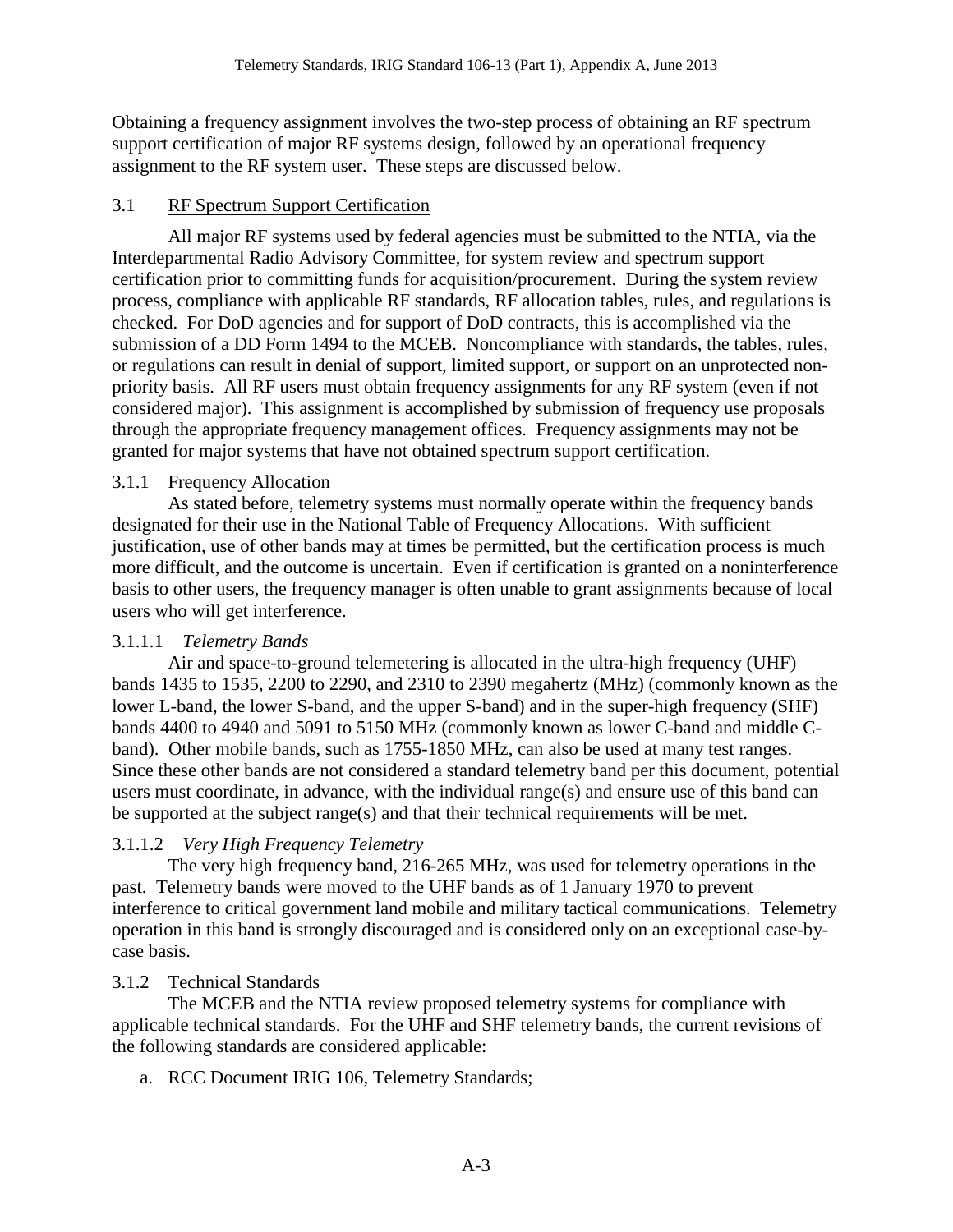- b. MIL-STD-461, Requirements for the Control of Electromagnetic Interference Emissions and Susceptibility;
- c. Manual of Regulations and Procedures for Federal Radio Frequency Management (NTIA).

Applications for certification are also thoroughly checked in many other ways, including necessary and occupied bandwidths, modulation characteristics, reasonableness of output power, correlation between output power and amplifier type, and antenna type and characteristics. The associated receiver normally must be specified or referenced. The characteristics of the receiver are also verified.

#### <span id="page-7-0"></span>3.2 Frequency Authorization

Spectrum certification of a telemetry system verifies that the system meets the technical requirements for successful operation in the electromagnetic environment; however, a user is not permitted to radiate with the telemetry system before requesting and receiving a specific frequency assignment. The assignment process considers when, where, and how the user plans to radiate. Use of the assignments is tightly scheduled by and among the individual ranges to make the most efficient use of the limited telemetry RF spectrum and to ensure that one user does not interfere with other users.

#### <span id="page-7-1"></span>**4.0 Frequency Usage Guidance**

Frequency usage is controlled by scheduling in the areas where the tests will be conducted. [Figure A-1](#page-7-3) displays the four modulation methods addressed in this section. The following recommendations are based on good engineering practice for such usage and it is assumed that the occupied bandwidth fits within the telemetry band in all cases.



<span id="page-7-3"></span>Figure A-1. Spectra of 10-Mbps PCM/FM, ARTM CPM, FQPSK-JR, SOQPSK-TG Signals

#### <span id="page-7-2"></span>4.1 Minimum Frequency Separation

The minimum required frequency separation can be calculated using the formula:

$$
\Delta F_0 = a_s * R_s + a_i * R_i
$$
 Eqn. A-1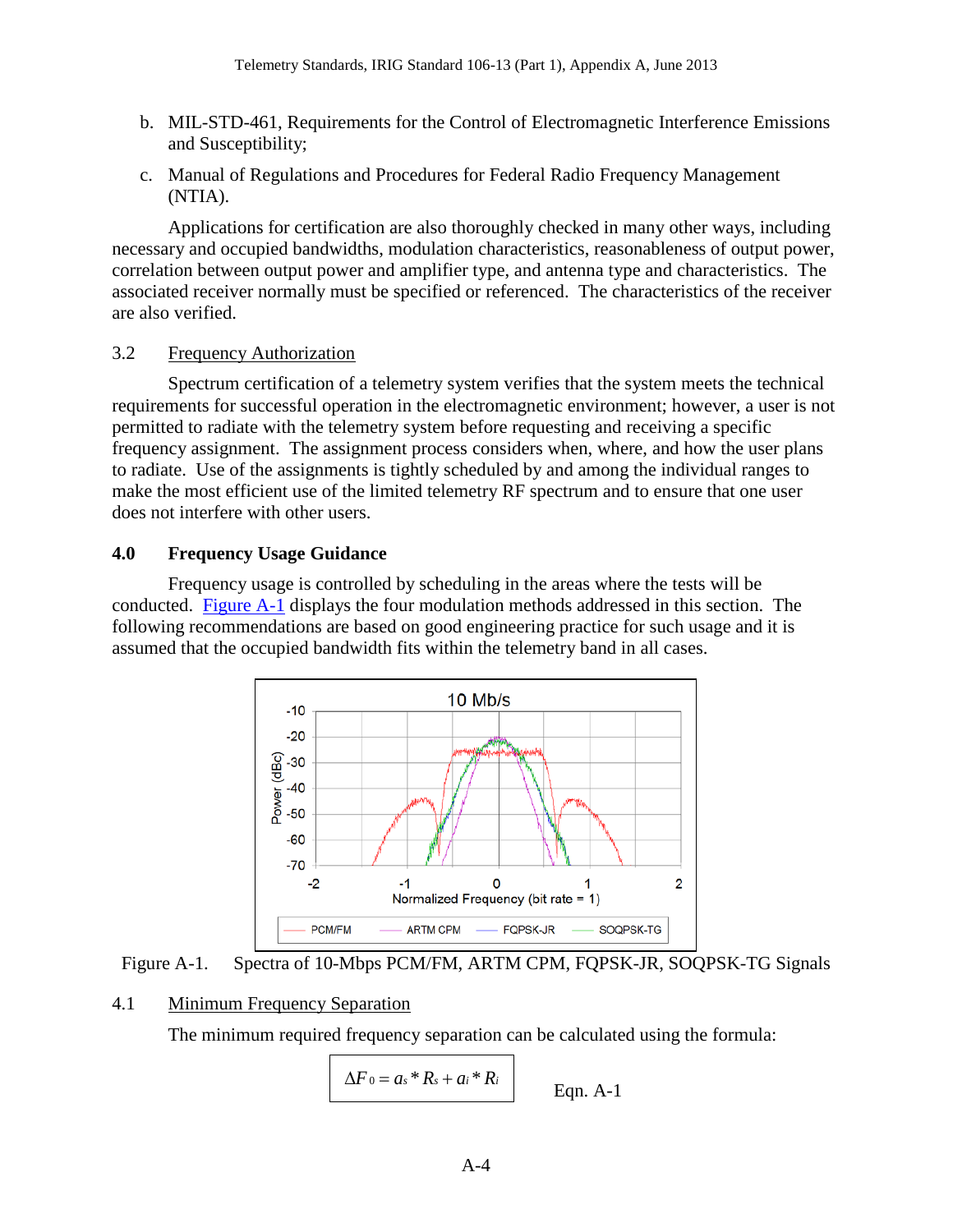where  $\Delta F_0$  = the minimum required center frequency separation in MHz

 $R<sub>s</sub>$  = bit rate of desired signal in Mbps

 $R_i$  = bit rate of interfering signal in Mbps

 $a<sub>s</sub>$  is determined by the desired signal type and receiving equipment [\(Table A-1\)](#page-8-0).

<span id="page-8-0"></span>

| Table A-1. Coefficients for Minimum Frequency Separation Calculation                                                                                                                                                        |                                                                                                                                                                                                                                                    |       |  |  |
|-----------------------------------------------------------------------------------------------------------------------------------------------------------------------------------------------------------------------------|----------------------------------------------------------------------------------------------------------------------------------------------------------------------------------------------------------------------------------------------------|-------|--|--|
| <b>Modulation Type</b>                                                                                                                                                                                                      | $a_{s}$                                                                                                                                                                                                                                            | $a_i$ |  |  |
| <b>NRZ PCM/FM</b>                                                                                                                                                                                                           | $1.0*$ for receivers with resistor-inductor-capacitor (RLC)<br>final intermediate frequency (IF) filters<br>0.7 for receivers with surface acoustic wave (SAW) or<br>digital IF filters<br>0.5 with multi-symbol detectors (or equivalent devices) | 1.2   |  |  |
| FQPSK-B, FQPSK-JR,<br>SOQPSK-TG                                                                                                                                                                                             | 0.45                                                                                                                                                                                                                                               | 0.65  |  |  |
| <b>ARTM CPM</b>                                                                                                                                                                                                             | 0.35                                                                                                                                                                                                                                               | 0.5   |  |  |
| *The minimum frequency separation for typical receivers with RLC final IF filters and NRZ-L<br>PCM/FM signals is the larger of 1.5 times the actual IF-3 dB bandwidth and the value<br>calculated using the equation above. |                                                                                                                                                                                                                                                    |       |  |  |

The minimum spacing needs to be calculated for signal 1 as the desired signal and signal 2 as the interferer and vice versa. Note that the values for ai match the -57 dBc points for the four modulation methods shown in [Figure A-1](#page-7-3) quite closely. It is not surprising that the required frequency spacing from the interferer is directly related to the power spectrum of the interfering signal. The values for as are a function of the effective detection filter bandwidths and the cochannel interference resistance of the desired signal modulation method and detector. The values for as and ai are slightly conservative for most cases and assume the receiver being used does not have spurious responses that cause additional interference. This section was completely rewritten from previous editions of the Telemetry Standards because addition of new modulation methods and new receiving equipment rendered the old method obsolete. The values of  $a_s$  and  $a_i$ were determined empirically from the results of extensive adjacent channel interference testing. The main assumptions are as follows:

- a. The NRZ PCM/FM signals are assumed to be premodulation filtered with a multi-pole filter with -3 dB point of 0.7 times the bit rate and the peak deviation is assumed to be approximately 0.35 times the bit rate.
- b. The receiver IF filter is assumed to be no wider than 1.5 times the bit rate and provides at least 6 dB of attenuation of the interfering signal.
- c. The interfering signal is assumed to be no more than 20 dB stronger than the desired signal.
- d. The receiver is assumed to be operating in linear mode; no significant intermodulation products or spurious responses are present.

Examples are shown below.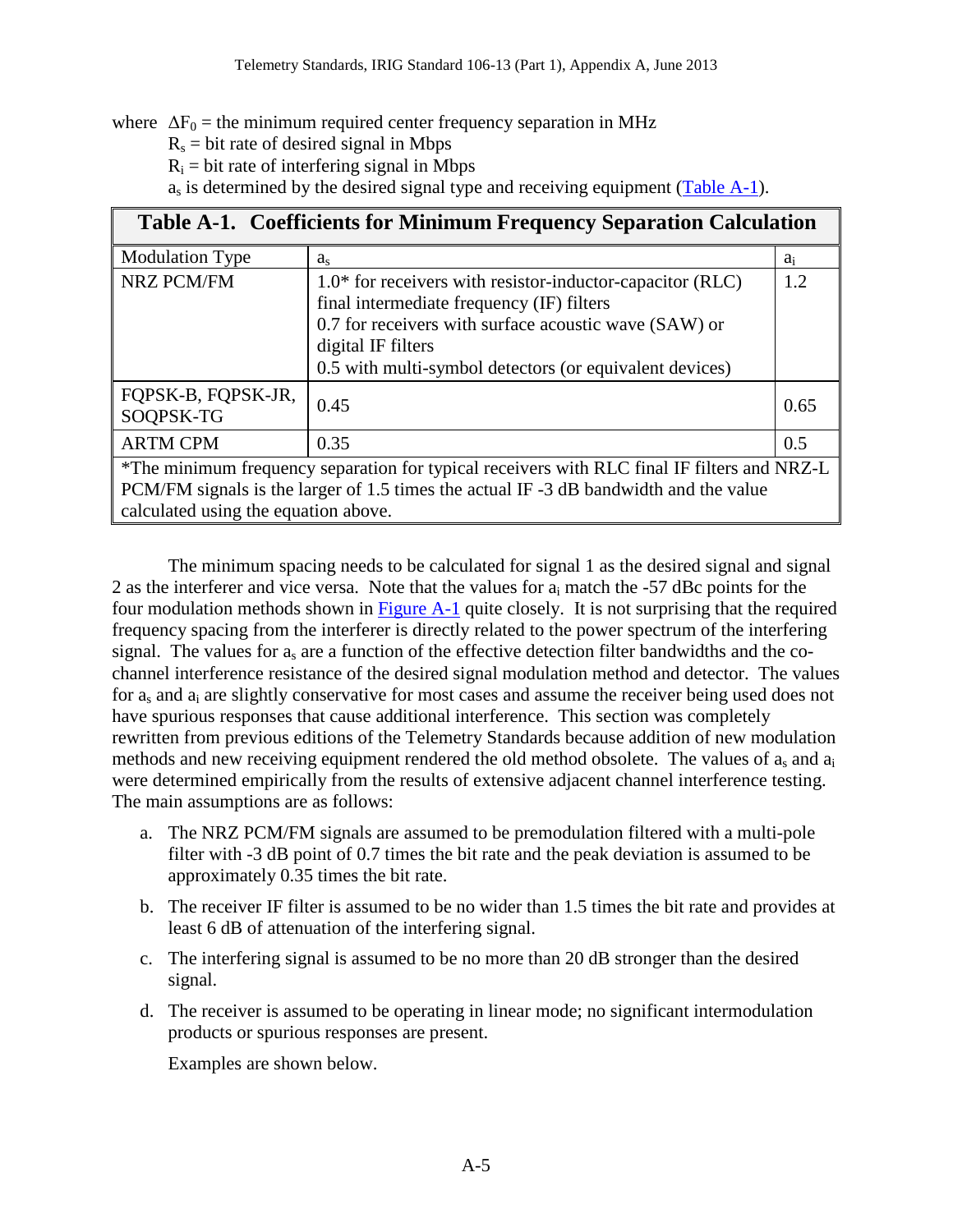5-Mbps PCM/FM and 0.8-Mbps PCM/FM using a receiver with 6-MHz IF bandwidth for the 5-Mbps signal (this receiver has RLC IF filters)

 $1.0*5 + 1.2*0.8 = 5.96 \text{ MHz}$   $1.0*8 + 1.2*5 = 6.8 \text{ MHz}$   $1.5*6 = 9.0 \text{ MHz}$ The largest value is 9 MHz and the frequencies are assigned in 1-MHz steps, so the minimum spacing is 9 MHz.

5-Mbps PCM/FM and 5-Mbps PCM/FM using a receiver with 6-MHz IF bandwidth for the 5-Mbps signals (these receivers have RLC IF filters; see [Figure A-2\)](#page-9-0)

 $1.0*5 + 1.2*5 = 11 \text{ MHz}$  1.5\*6= 9.0 MHz

The larger value is 11 MHz and the frequencies are assigned in 1-MHz steps, so the minimum spacing is 11 MHz.



Figure A-2. 5 Mbps PCM/FM Signals with 11 MHz Center Frequency Separation

<span id="page-9-0"></span>5-Mbps PCM/FM and 5-Mbps PCM/FM using a receiver with 6-MHz IF bandwidth for the 5-Mbps signal (this receiver has RLC IF filters but a multi-symbol detector is used)  $0.5*5 + 1.2*5 = 8.5$  MHz

The frequencies are assigned in 1-MHz steps, so the minimum spacing is 9 MHz.

5-Mbps PCM/FM and 5-Mbps SOQPSK-TG using a receiver with 6-MHz IF bandwidth for the 5-Mbps signals (this receiver has RLC IF filters but a multi-symbol detector is used)  $0.5*5 + 0.65*5 = 5.75 \text{ MHz}$   $0.45*5 + 1.2*5 = 8.25 \text{ MHz}$ The largest value is 8.25 MHz and the frequencies are assigned in 1-MHz steps, so the minimum spacing is 9 MHz.

5-Mbps FQPSK-B and 5-Mbps ARTM CPM using a receiver with 6-MHz IF bandwidth for the 5-Mbps signals

 $0.45*5 + 0.5*5 = 4.75 \text{ MHz}$   $0.35*5 + 0.7*5 = 5.25 \text{ MHz}$ 

The largest value is 5.25 MHz and the frequencies are assigned in 1-MHz steps, so the minimum spacing is 6 MHz.

10-Mbps ARTM CPM and 10-Mbps ARTM CPM (see [Figure A-3\)](#page-10-1)  $0.35*10 + 0.5*10 = 8.5 \text{ MHz}$ The frequencies are assigned in 1-MHz steps, so the minimum spacing is 9 MHz.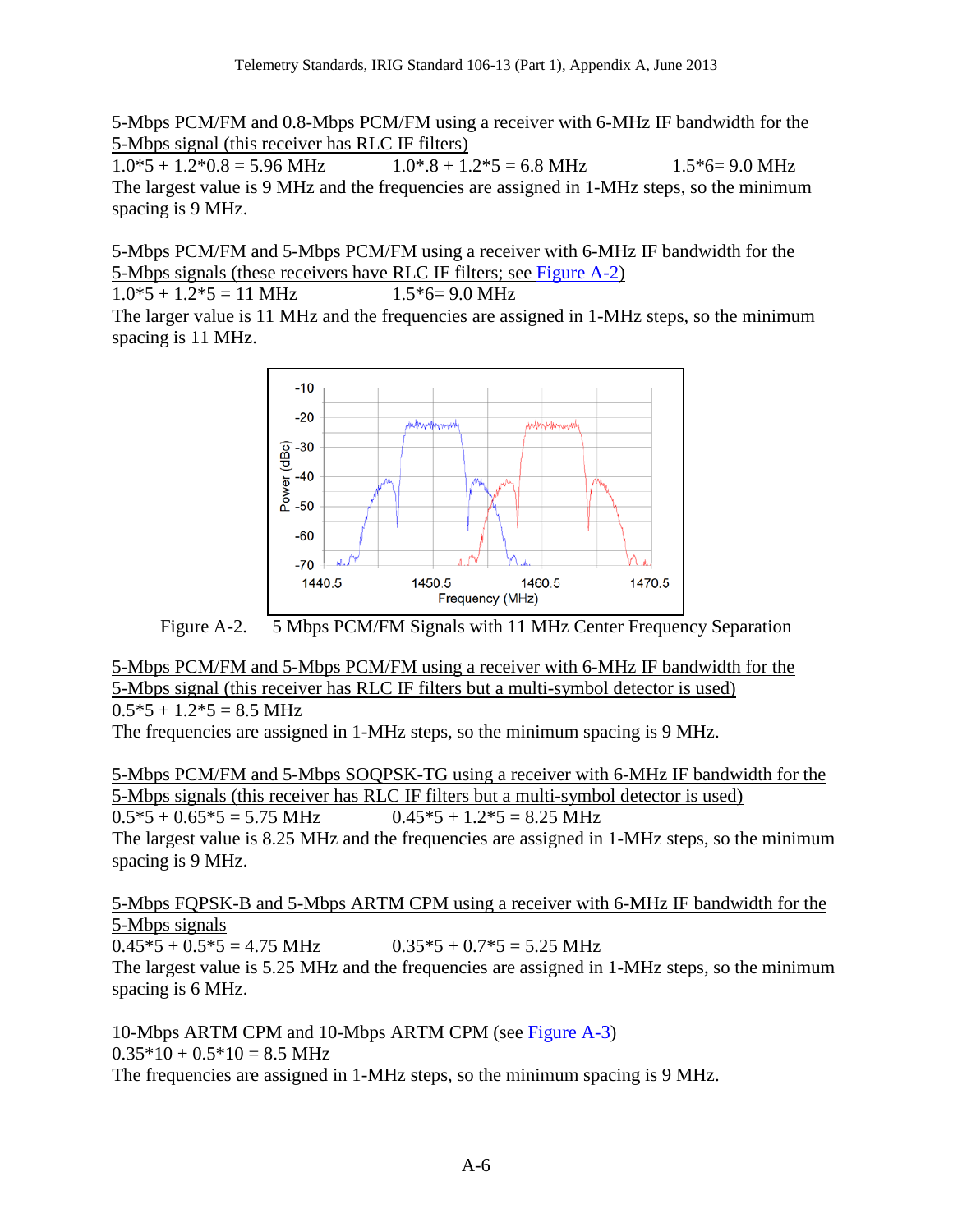

<span id="page-10-1"></span>Figure A-3. 10 Mbps ARTM CPM Signals with 9 MHz Center Frequency Separation

## <span id="page-10-0"></span>4.2 Alternative method for determining frequency separation

In some cases it may be desirable to set aside a bandwidth for each signal independent of other signals. If one uses a bandwidth factor of  $2a<sub>i</sub>$  for each signal, then one gets a separation of  $\Delta F_0 = a_i^* R_s + a_i^* R_i$  and one gets a more conservative (wider) separation than one would using  $\Delta F_0 = a_s^* R_s + a_i^* R_i$  because the value of  $a_i$  is bigger than the value of as for all of these modulation methods. One problem with this approach is that it does not include receiver or detector characteristics and therefore the calculated frequency separations are often different from those calculated using the formula in Section [4.1.](#page-7-2)

Examples of frequency separation are shown below.

5-Mbps PCM/FM and 0.8-Mbps PCM/FM using a receiver with 6-MHz IF bandwidth for the 5-Mbps signal (this receiver has RLC IF filters)

 $1.2*5 + 1.2*0.8 = 6.96 \text{ MHz}$ 

The frequencies are assigned in 1-MHz steps, so the minimum spacing is 7 MHz.

5-Mbps PCM/FM and 5-Mbps PCM/FM using a receiver with 6-MHz IF bandwidth for the 5-Mbps signals (these receivers have RLC IF filters)  $1.2*5 + 1.2*5 = 12 \text{ MHz}$ The frequencies are assigned in 1-MHz steps, so the minimum spacing is 12 MHz.

5-Mbps PCM/FM and 5-Mbps PCM/FM using a receiver with 6-MHz IF bandwidth for the 5-Mbps signal (this receiver has RLC IF filters but a multi-symbol detector is used)  $1.2*5 + 1.2*5 = 12 \text{ MHz}$ 

The frequencies are assigned in 1-MHz steps so the minimum spacing is 12 MHz.

5-Mbps PCM/FM and 5-Mbps SOQPSK-TG using a receiver with 6-MHz IF bandwidth for the 5-Mbps signals (this receiver has RLC IF filters but a multi-symbol detector is used)  $1.2*5 + 0.65*5 = 9.25 \text{ MHz}$ 

The frequencies are assigned in 1-MHz steps, so the minimum spacing is 10 MHz.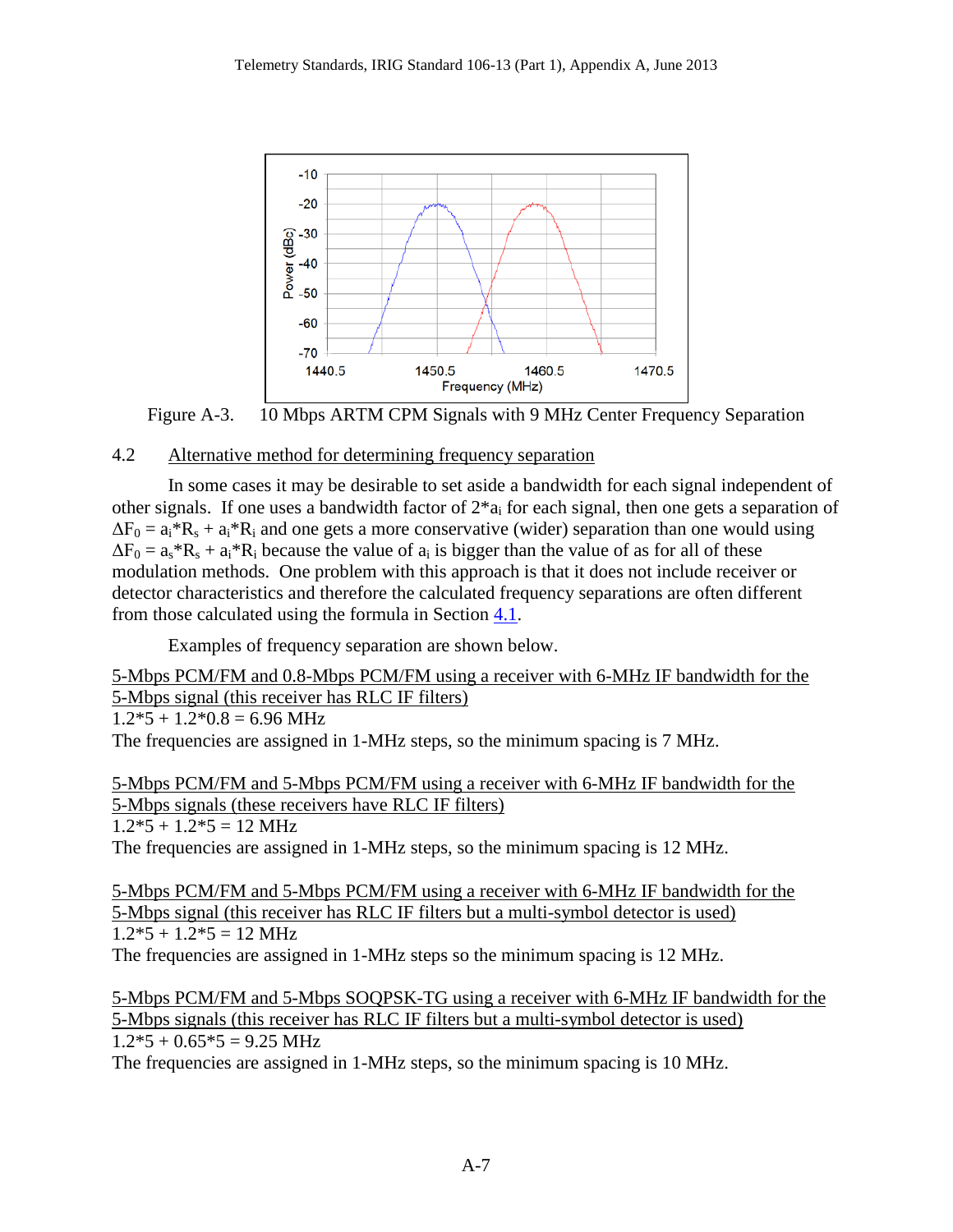5-Mbps FQPSK-B and 5-Mbps ARTM CPM using a receiver with 6-MHz IF bandwidth for the 5-Mbps signals  $0.7*5 + 0.5*5 = 6$  MHz

The frequencies are assigned in 1-MHz steps, so the minimum spacing is 6 MHz.

10-Mbps ARTM CPM and 10-Mbps ARTM CPM

 $0.5*10 + 0.5*10 = 10 \text{ MHz}$ 

<span id="page-11-0"></span>The frequencies are assigned in 1-MHz steps, so the minimum spacing is 10 MHz.

#### 4.3 Geographical Separation

Geographical separation can be used to further reduce the probability of interference from adjacent signals.

#### <span id="page-11-1"></span>4.4 Multicarrier Operation

If two transmitters are operated simultaneously and sent or received through the same antenna system, interference due to intermodulation is likely at  $(2f_1 - f_2)$  and  $(2f_2 - f_1)$ . Between three transmitters, the two-frequency possibilities exist, but intermodulation products may exist as well at  $(f_1 + f_2 - f_3)$ ,  $(f_1 + f_3 - f_2)$ , and  $(f_2 + f_3 - f_1)$ , where  $f_1, f_2$ , and  $f_3$  represent the output frequencies of the transmitters. Intermodulation products can arise from nonlinearities in the transmitter output circuitry that cause mixing products between a transmitter output signal and the fundamental signal coming from nearby transmitters. Intermodulation products also can arise from nonlinearities in the antenna systems. The generation of intermodulation products is inevitable, but the effects are generally of concern only when such products exceed -25 dBm. The general rule for avoiding third-order intermodulation interference is that in any group of transmitter frequencies, the separation between any pair of frequencies should not be equal to the separation between any other pair of frequencies. Because individual signals have sidebands, it should be noted that intermodulation products have sidebands spectrally wider than the sidebands of the individual signals that caused them.

### <span id="page-11-2"></span>4.5 Transmitter Antenna System Emission Testing

Radiated tests will be made in lieu of transmitter output tests only when the transmitter is inaccessible. Radiated tests may still be required if the antenna is intended to be part of the filtering of spurious products from the transmitter or is suspected of generating spurious products by itself or in interaction with the transmitter and feed lines. These tests should be made with normal modulation.

### <span id="page-11-3"></span>**5.0 Bandwidth**

The definitions of bandwidth in this section are universally applicable. The limits shown here are applicable for telemetry operations in the telemetry bands specified in [Chapter 2.](http://www.wsmr.army.mil/RCCsite/Documents/106-13_Telemetry_Standards/chapter2.pdf) For the purposes of telemetry signal spectral occupancy, the bandwidths used are B99% and B-25 dBm. A power level of -25 dBm is exactly equivalent to an attenuation of the transmitter power by  $55 + 10 \times \log(P)$  dB where P is the transmitter power expressed in watts. How bandwidth is actually measured and what the limits are, expressed in terms of that measuring system, are detailed in the following paragraphs.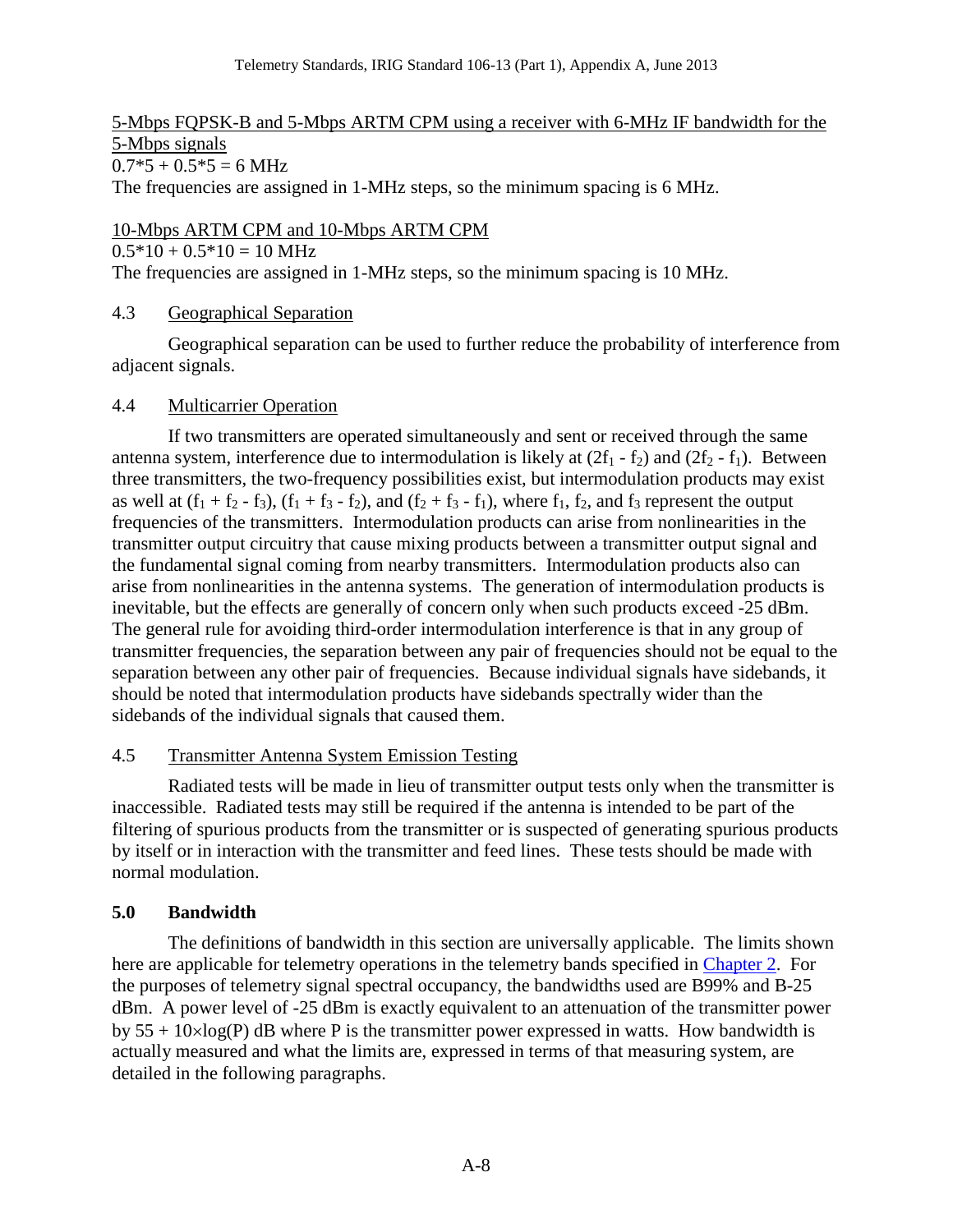## <span id="page-12-0"></span>5.1 Concept

The term "bandwidth" has an exact meaning in situations where an amplitude modulation (AM), double sideband, or single sideband signal is produced with a band-limited modulating signal. In systems employing FM or PM, or any modulation system where the modulating signal is not band limited, bandwidth is infinite with energy extending toward zero and infinite frequency falling off from the peak value in some exponential fashion. In this more general case, bandwidth is defined as the band of frequencies in which most of the signal's energy is contained. The definition of "most" is imprecise. The following terms are applied to bandwidth.

### 5.1.1 Authorized Bandwidth

For purposes of this document, the authorized bandwidth is the necessary bandwidth required for transmission and reception of intelligence and does not include allowance for transmitter drift or Doppler shift.

### 5.1.2 Occupied Bandwidth

The width of a frequency band such that below the lower and above the upper frequency limits, the mean powers emitted are each equal to a specified percentage of the total mean power of a given emission. Unless otherwise specified by the International Telecommunication Union for the appropriate class of emission, the specified percentage shall be 0.5%. In this document occupied bandwidth and B99% are interchangeable.

## 5.1.3 Necessary Bandwidth for a Given Class of Emission

For a given class of emission, the width of the frequency band that is just sufficient to ensure the transmission of information at the rate and with the quality required under specified conditions. Note: the term "under specified conditions" does not include signal bandwidth required when operating with adjacent channel signals (i.e., potential interferers).

### 5.1.3.1 *The NTIA Manual of Regulations and Procedures for Federal Radio Frequency Management*

This manual states that "All reasonable effort shall be made in equipment design and operation by Government agencies to maintain the occupied bandwidth of the emission of any authorized transmission as closely to the necessary bandwidth as is reasonably practicable."

### 5.1.3.2 *Necessary Bandwidth (DD Form 1494)*

The necessary bandwidth is part of the emission designator on the DD Form 1494. For telemetry purposes, the necessary bandwidth can be calculated using the equations shown in [Table A-2.](#page-13-2) Equations for these and other modulation methods are contained in Annex J of the NTIA Manual of Regulations and Procedures for Federal Radio Frequency Management.

- **Filtered NRZ PCM/FM.**  $B_n = 1.16X$ bit rate with h=0.7 and premodulation filter bandwidth = 0.7 times bit rate. Example: PCM/FM modulation used to send 5 megabits per second using FM with 2 signaling states and 1.75 MHz peak deviation; bit rate= $5X10^6$ ; necessary bandwidth  $(B_n) = 5.8 \text{ MHz}.$
- **Constant envelope Offset Quadrature Phase Shift Keying (OQPSK); FQPSK-B, FQPSK-JR or SOQPSK-TG.**  $B_n = 0.78X$ bit rate. Example: SOPQSK-TG modulation used to send 5 megabits per second using 4 signaling states; bit rate= $5X10^6$ ; B<sub>n</sub> = 3.9 MHz.
- **ARTM CPM.**  $B_n = 0.56X$ bit rate with h=4/16 and 5/16 on alternating symbols; digital modulation used to send 5 megabits per second using FM with 4 signaling states and with alternating modulation index each symbol; bit rate= $5X10^6$ ; B<sub>n</sub> = 2.8 MHz.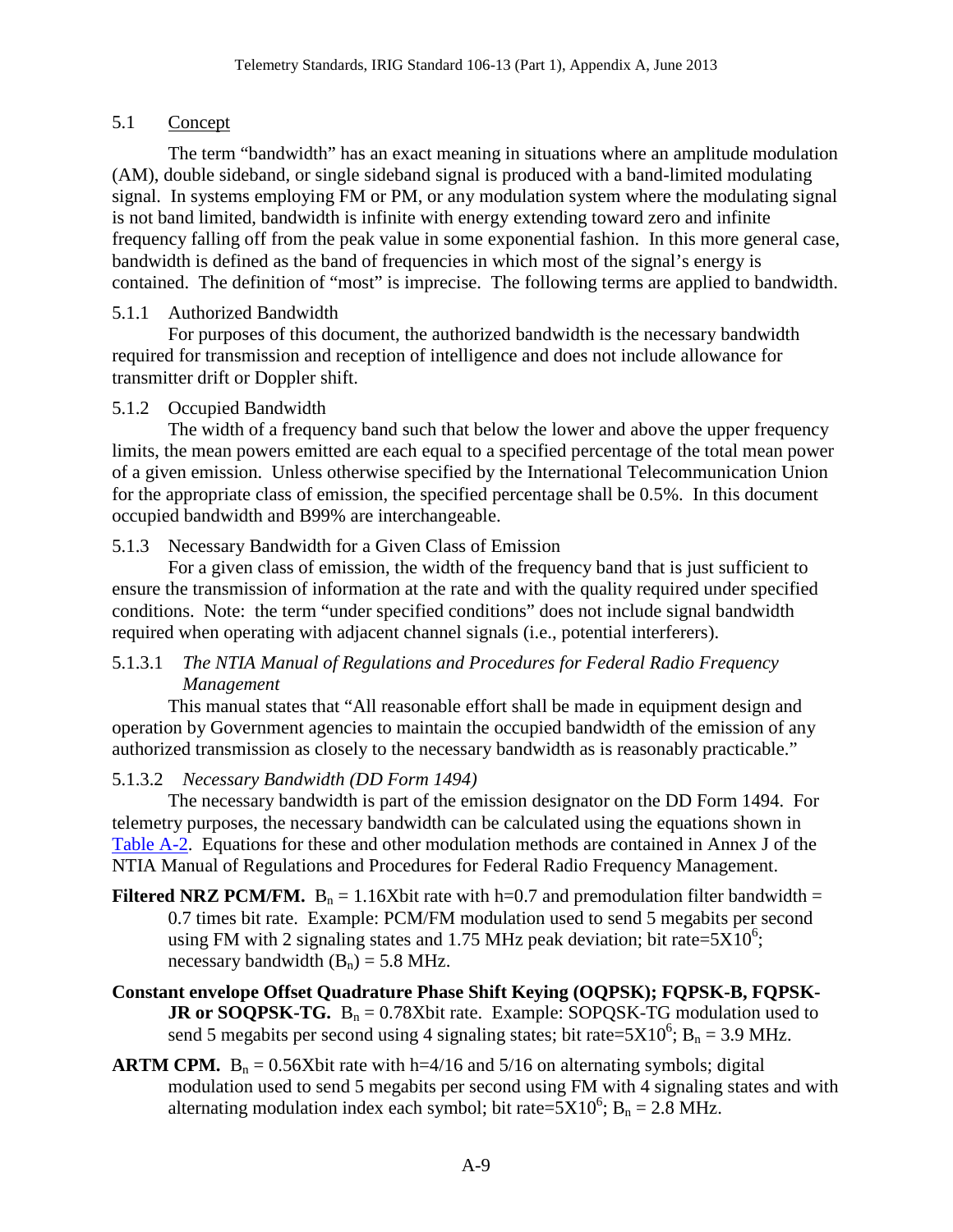5.1.4 Received (or Receiver) Bandwidth

The received bandwidth is usually the -3 dB bandwidth of the receiver IF section.

#### <span id="page-13-0"></span>5.2 Bandwidth Estimation and Measurement

Various methods are used to estimate or measure the bandwidth of a signal that is not band limited. The bandwidth measurements are performed using a spectrum analyzer (or equivalent device) with the following settings: 30-kHz resolution bandwidth, 300-Hz video bandwidth, and no max hold detector or averaging. These settings are different than those in earlier versions of the Telemetry Standards. The settings were changed to get more consistent results across a variety of bit rates, modulation methods, and spectrum analyzers. The most common measurement and estimation methods are described in the following paragraphs.

#### 5.2.1 B99%

This bandwidth contains 99% of the total power. Typically, B99% is measured using a spectrum analyzer or estimated using equations for the modulation type and bit rate used. If the two points that define the edges of the band are not symmetrical about the assigned center frequency, their actual frequencies, and difference should be noted. The B99% edges of randomized NRZ (RNRZ) PCM/FM signals are shown in [Figure A-4](#page-13-1) below. [Table A-2](#page-13-2) presents B99% for several digital modulation methods as a function of the bit rate (R).



<span id="page-13-2"></span><span id="page-13-1"></span>

| Table A-2. B99% for Various Digital Modulation Methods |             |  |  |  |
|--------------------------------------------------------|-------------|--|--|--|
| <b>Description</b>                                     | <b>B99%</b> |  |  |  |
| NRZ PCM/FM, premod filter BW=0.7R, $\Delta f$ =0.35R   | 1.16R       |  |  |  |
| NRZ PCM/FM, no premod filter, $\Delta f = 0.25R$       | 1.18R       |  |  |  |
| NRZ PCM/FM, no premod filter, $\Delta f = 0.35R$       | 1.78R       |  |  |  |
| NRZ PCM/FM, no premod filter, $\Delta f = 0.40R$       | 1.93 R      |  |  |  |
| NRZ PCM/FM, premod filter BW=0.7R, $\Delta f$ =0.40R   | 1.57 R      |  |  |  |
| Minimum shift keying (MSK), no filter                  | 1.18R       |  |  |  |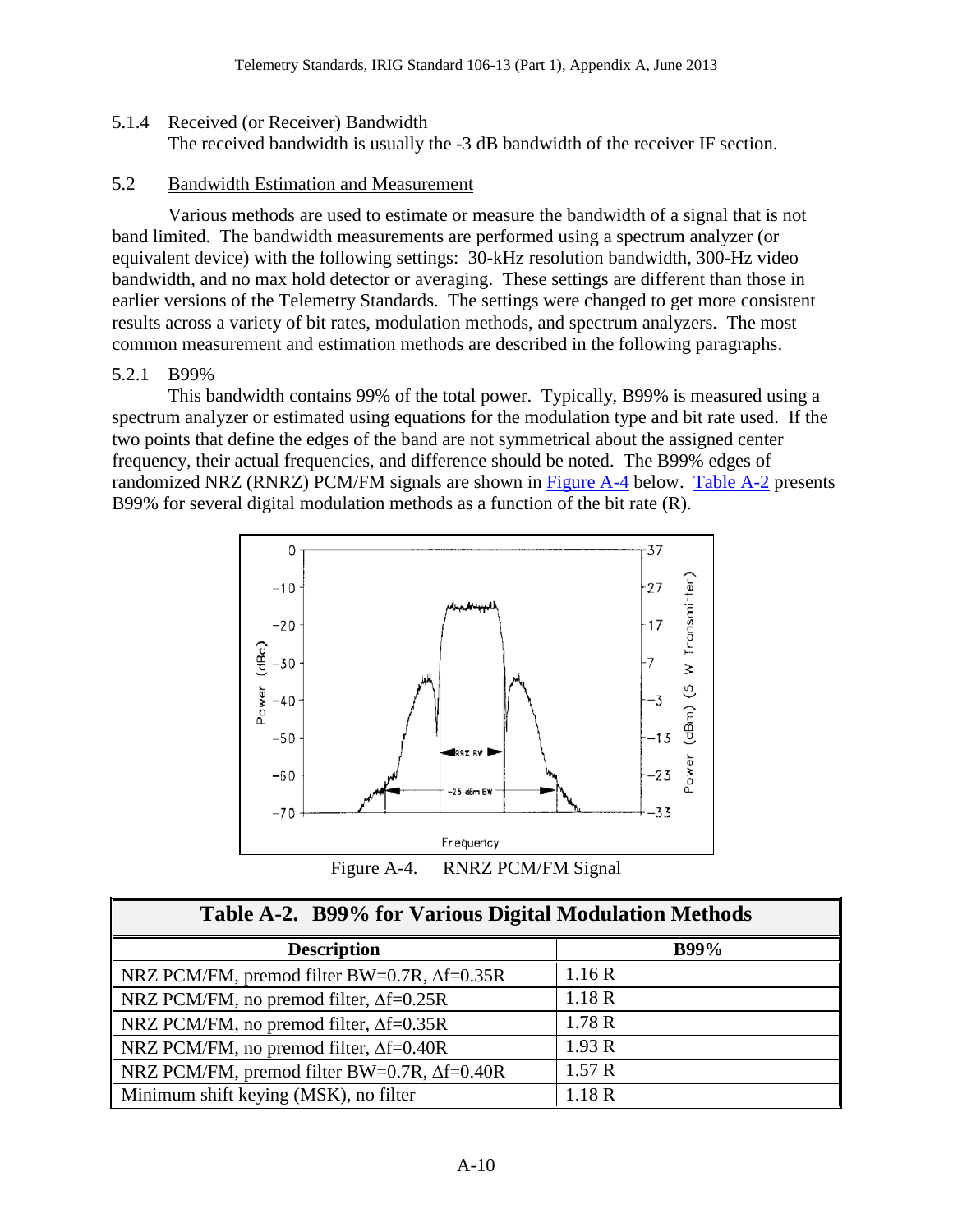| QPSK-B, FQPSK-JR or SOQPSK-TG<br>$\overline{F}$ | 78 D<br>oк<br><u>v.,</u> |
|-------------------------------------------------|--------------------------|
| CPM<br>`M-                                      | 0.56R                    |

### 5.2.2 B-25dBm

B-25dBm is the bandwidth containing all components larger than -25 dBm. A power level of -25 dBm is exactly equivalent to an attenuation of the transmitter power by 55 +  $10 \times log(P)$  dB where P is the transmitter power expressed in watts. B-25dBm limits are shown in [Figure A-4.](#page-13-1) B-25dBm is primarily a function of the modulation method, transmitter power, and bit rate. The transmitter design and construction techniques also strongly influence B-25dBm. With a bit rate of 5 Mbps and a transmitter power of 5 watts, the B-25dBm of an NRZ PCM/FM system with near optimum parameter settings is about 13.3 MHz, while B-25dBm of an equivalent FQPSK-B system is about 7.5 MHz, and B-25dBm of an equivalent ARTM CPM system is about 5.8 MHz.

### 5.2.3 Scheduled Bandwidth

This bandwidth should be used by organizations responsible for either requesting or scheduling bandwidth required for telemetry signals. These signals are either packed tightly within existing telemetry bands, operating without adjacent signals, or are scheduled near telemetry band edges. Scheduled bandwidth should be calculated for these three cases in the following manner.

- a. If the telemetry signal will be operating in the absence of adjacent signals, the B99% (Occupied Bandwidth) calculations in [Table A-2](#page-13-2) may be utilized to determine scheduled bandwidth.
- b. If the telemetry signal will be operating in the in the presence of adjacent telemetry signals, the minimum frequency separation calculations in Section [4.1](#page-7-2) [Table A-1](#page-8-0) may be utilized to determine scheduled bandwidth.
- c. If the telemetry signal will be operating near a telemetry band edge, use the calculations in Section [12.0](#page-31-0) to determine proper spacing from the band edge.

## 5.2.4 Other Bandwidth Measurement Methods

The methods discussed above are the standard methods for measuring the bandwidth of telemetry signals. The following methods are also sometimes used to measure or to estimate the bandwidth of telemetry signals.

### 5.2.4.1 *Below Unmodulated Carrier*

This method measures the power spectrum with respect to the unmodulated carrier power. To calibrate the measured spectrum on a spectrum analyzer, the unmodulated carrier power must be known. This power level is the 0-dB reference (commonly set to the top of the display). In AM systems, the carrier power never changes; in FM and PM systems, the carrier power is a function of the modulating signal. Therefore, a method to estimate the unmodulated carrier power is required if the modulation cannot be turned off. For most practical angle modulated systems, the total carrier power at the spectrum analyzer input can be found by setting the spectrum analyzer's resolution and video bandwidths to their widest settings, setting the analyzer output to max hold, and allowing the analyzer to make several sweeps (see  $Figure A-3$ above). The maximum value of this trace will be a good approximation of the unmodulated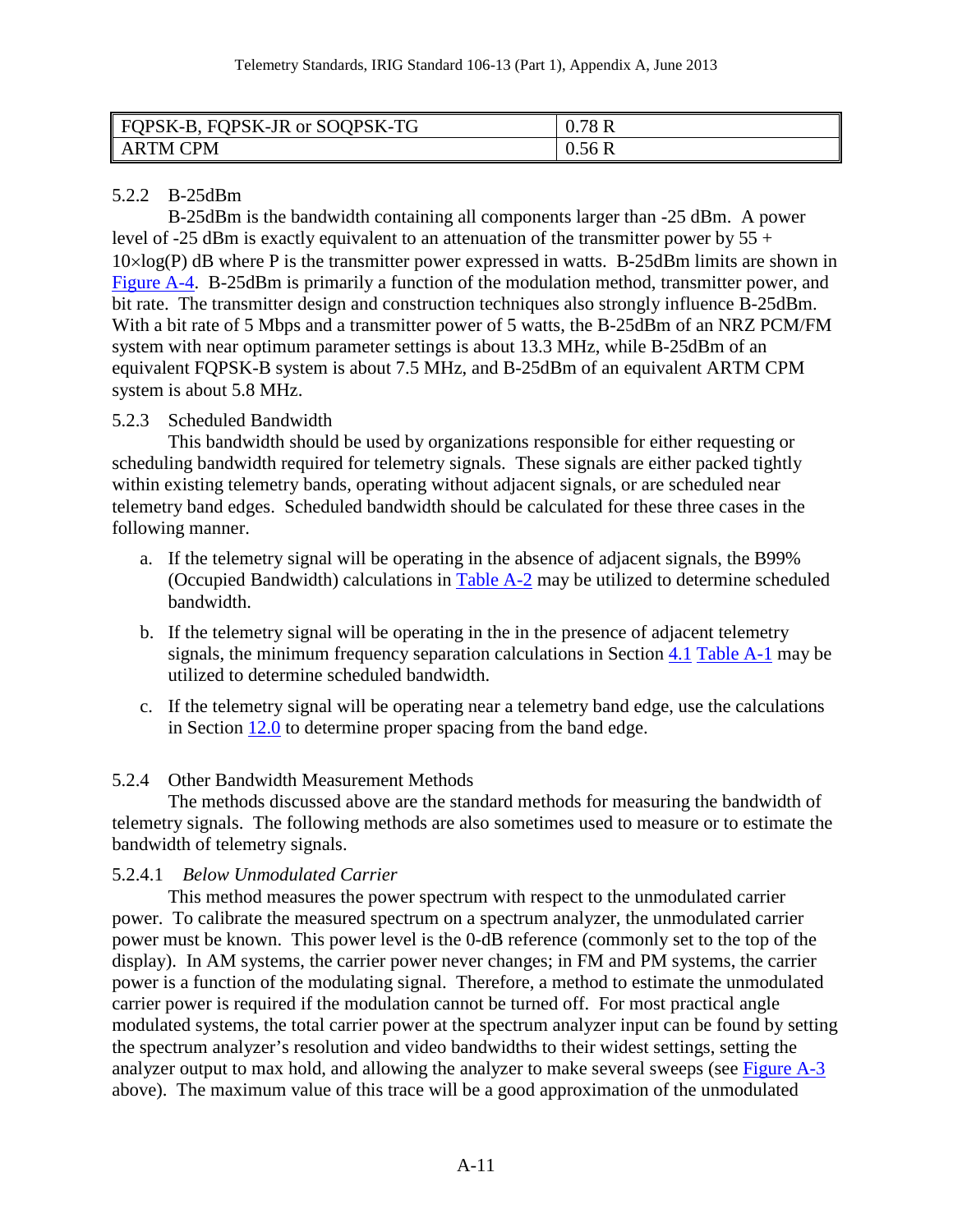carrier level. [Figure A-5](#page-15-0) shows the spectrum of a 5-Mbps RNRZ PCM/FM signal measured using the standard spectrum analyzer settings discussed previously and the spectrum measured using 3-MHz resolution, video bandwidths, and max hold.



Figure A-5. Spectrum Analyzer Calibration of 0-dBc Level

<span id="page-15-0"></span>The peak of the spectrum measured with the latter conditions is very close to 0-dBc and can be used to estimate the unmodulated carrier power (0-dBc) in the presence of FM or PM. In practice, the 0-dBc calibration would be performed first, and the display settings would then be adjusted to use the peak of the curve as the reference level (0-dBc level) to calibrate the spectrum measured using the standard spectrum analyzer settings. With the spectrum analyzer set for a specific resolution bandwidth, video bandwidth, and detector type, the bandwidth is taken as the distance between the two points outside of which the spectrum is thereafter some number (say, 60 dB) below the unmodulated carrier power determined above. B-60dBc for the 5-Mbps signal shown in [Figure A-5](#page-15-0) is approximately 13 MHz.

B-60dBc of an RNRZ PCM/FM signal with a peak deviation of 0.35R, a four-pole premodulation filter with -3 dB corner at 0.7R, and a bit rate greater than or equal to 1 Mbps can be approximated by the following equation:

$$
B - \omega_{\text{ABC}} = [2.78 - 0.3 * \log_{10}(R)] * R
$$
Eqn. A-2

where B is in MHz;

R is in Mbps.

Thus B-60dBc of a 5-Mbps RNRZ signal under these conditions would be approximately 12.85 MHz. B-60dBc will be greater if peak deviation is increased or the number of filter poles is decreased.

#### 5.2.4.2 *Below Peak*

This method is not recommended for measuring the bandwidth of telemetry signals. The modulated peak method, the least accurate measurement method, measures between points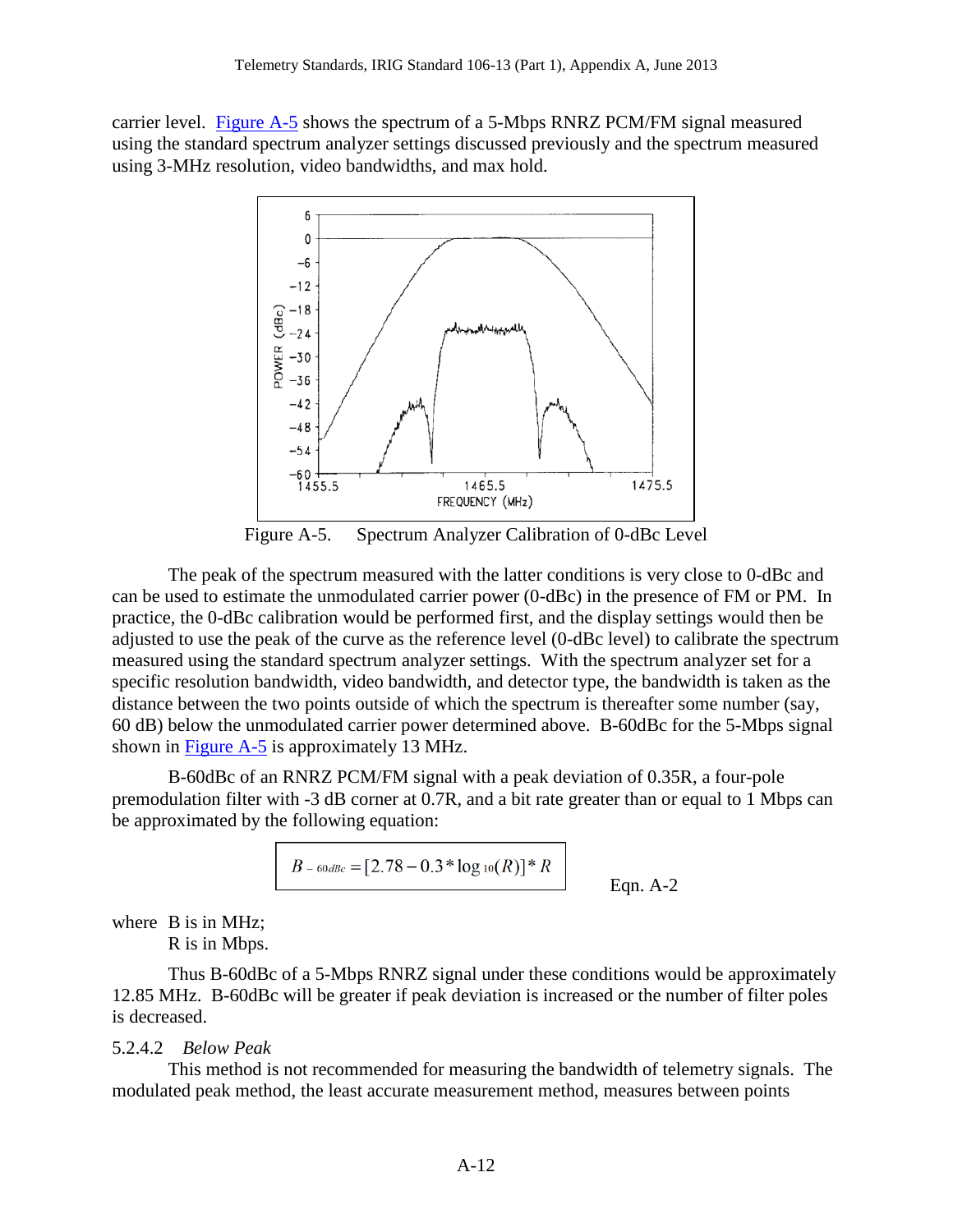where the spectrum is thereafter XX dB below the level of the highest point on the modulated spectrum. [Figure A-6](#page-16-0) shows the RF spectrum of a 400-kb/s bi-phase (Bi $\phi$ )-level (Bi $\phi$ -L) PCM/PM signal with a peak deviation of 75° and a pre-modulation filter bandwidth of 800 kHz.



<span id="page-16-0"></span>The largest peak has a power level of -7 dBc. In comparison, the largest peak in Figure [A-5](#page-15-0) had a power level of -22 dBc. This 15-dB difference would skew a bandwidth comparison that used the peak level in the measured spectrum as a common reference point. In the absence of an unmodulated carrier to use for calibration, the below peak measurement is often (erroneously) used and described as a below unmodulated carrier measurement. Using max hold exacerbates this effect still further. In all instances the bandwidth is overstated, but the amount

### 5.2.4.3 *Carson's Rule*

varies.

Carson's Rule is a method to estimate the bandwidth of an FM subcarrier system. Carson's Rule states the following:

$$
B = 2(\Delta f + f_{\text{max}})
$$
Eqn. A-3

where B is the bandwidth:

∆f is the peak deviation of the carrier frequency;  $f_{\text{max}}$  is the highest frequency in the modulating signal.

[Figure A-7](#page-17-0) shows the spectrum that results when a 12-channel constant bandwidth multiplex with 6-dB/octave pre-emphasis frequency modulates an FM transmitter. B99% and the bandwidth calculated using Carson's Rule are also shown. Carson's Rule will estimate a value greater than B99% if little of the carrier deviation is due to high-frequency energy in the modulating signal.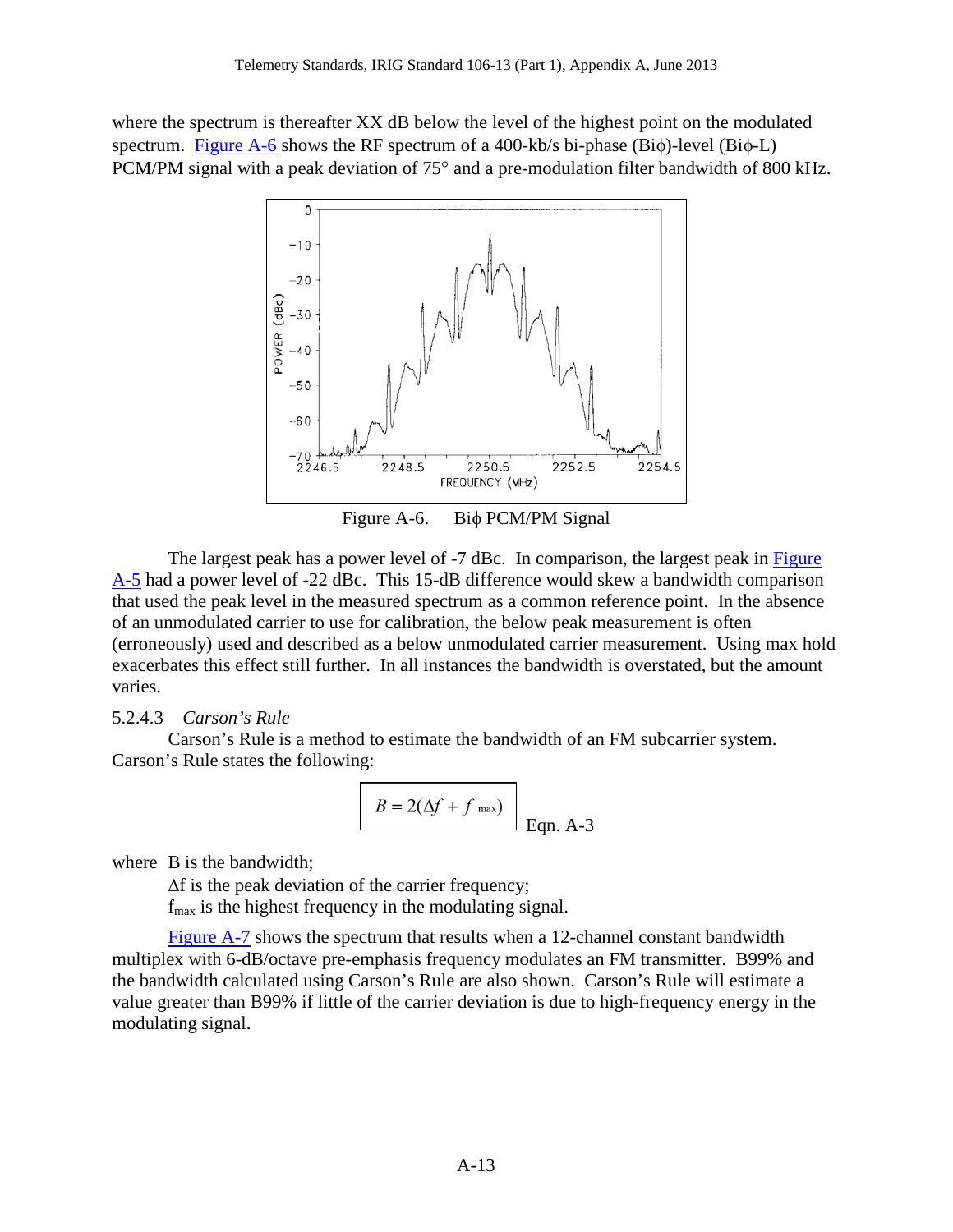

Figure A-7. FM/AM Signal and Carson's Rule

#### <span id="page-17-0"></span>5.2.5 Spectral Equations

The following equations can be used to calculate the RF spectra for several digital modulation methods with unfiltered waveforms.<sup>[3](#page-17-1), [4,](#page-17-2) [5](#page-17-3)</sup> These equations can be modified to include the effects of filtering.<sup>[6,](#page-17-4) [7](#page-17-5)</sup>

RNRZ PCM/FM (valid when D≠integer,  $D = 0.5$  gives MSK spectrum)

$$
S(f) = \frac{4 B_{S4}}{R} \left( \frac{D}{\pi (D^2 - X^2)} \right)^2 \frac{(\cos \pi D - \cos \pi X)^2}{1 - 2 \cos \pi D \cos \pi X + \cos^2 \pi D}, \cos \pi D < Q
$$
Eqn. A-4

RNRZ PSK

$$
S(f) = \frac{B_{SA}}{R} \frac{\sin^2\left(\frac{\pi X}{2}\right)}{\left(\frac{\pi X}{2}\right)^2}
$$
 Eqn. A-5

<span id="page-17-2"></span><span id="page-17-1"></span><sup>&</sup>lt;sup>3</sup> I. Korn. <u>Digital Communications</u>, New York, Van Nostrand, 1985.<br>
<sup>4</sup> M. G. Pelchat. "The Autocorrelation Function and Power Spectrum of PCM/FM with Random Binary Modulating<br>
Waveforms," <u>IEEE Transactions</u>, Vol. SET-

<span id="page-17-3"></span><sup>&</sup>lt;sup>5</sup> W. M. Tey and T. T. Tjhung. "Characteristics of Manchester-Coded FSK," IEEE Transactions on Communications, Vol. COM-27, pp. 209-216, January 1979.

<span id="page-17-4"></span> $6$  A. D. Watt, V. J. Zurick, and R. M. Coon. "Reduction of Adjacent-Channel Interference Components from Frequency-Shift-Keyed Carriers," IRE Transactions on Communication Systems, Vol. CS-6, pp. 39-47, December 1958.

<span id="page-17-5"></span> $<sup>7</sup>$  E. L. Law. "RF Spectral Characteristics of Random PCM/FM and PSK Signals, "International Telemetering</sup> Conference Proceedings, pp. 71-80, 1991.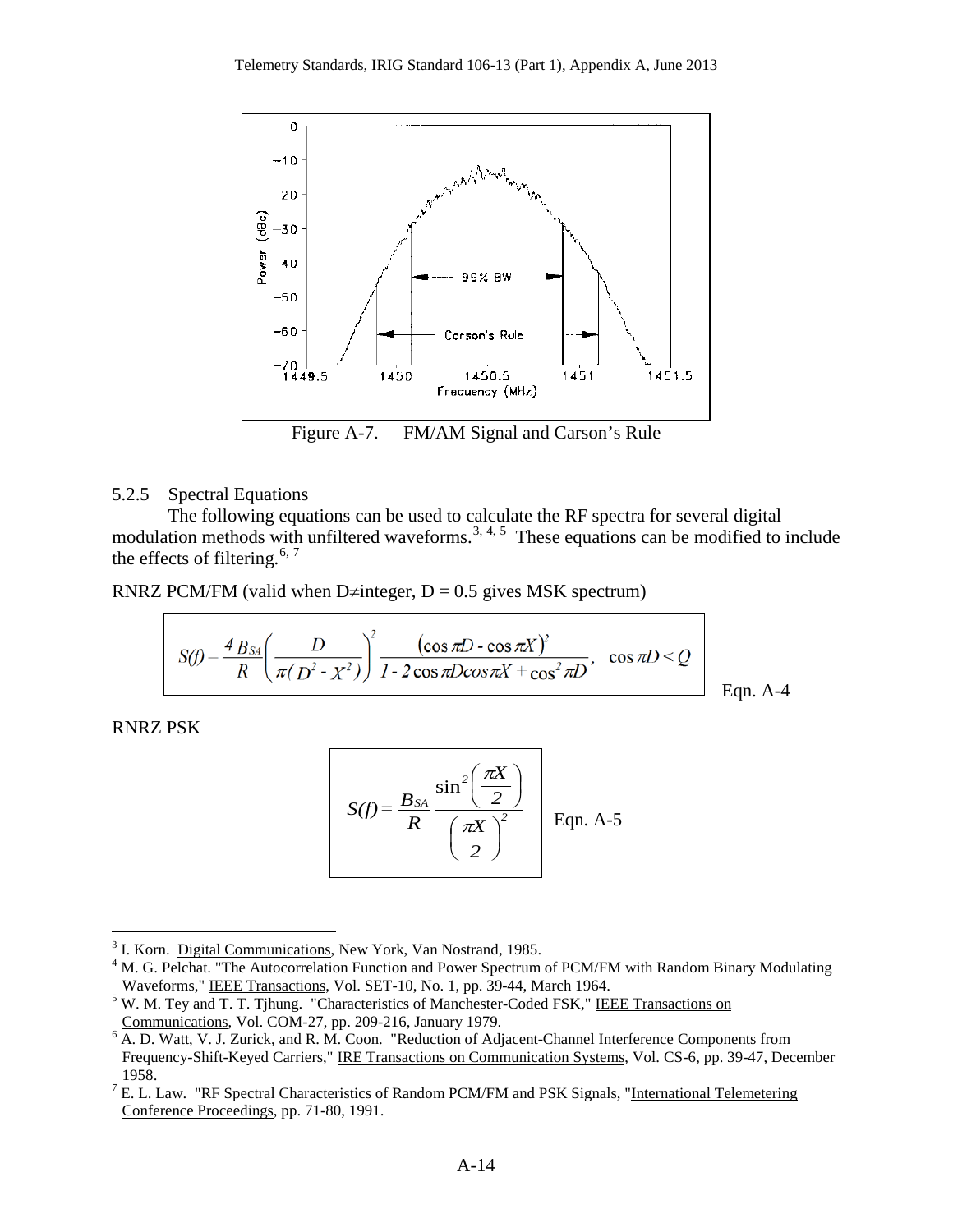RNRZ QPSK and OQPSK

$$
S(f) = \frac{2 B_{SA}}{R} \frac{\sin^2(\pi X)}{(\pi X)^2}
$$
Eqn. A-6

#### Random Biφ PCM/FM

$$
S(f)=\frac{B_{5A}}{4R}\left(\frac{\pi D}{2}\frac{\sin\left(\frac{\pi(X+D)}{4}\right)}{\frac{\pi(X+D)}{4}}\frac{\sin\left(\frac{\pi(X+D)}{4}\right)}{\frac{\pi(X+D)}{4}}\right)^{2}+\left(\frac{D\sin\left(\frac{\pi D}{2}\right)}{\frac{\pi(X^{2}-D^{2})}{2}}\right)^{2}\delta\{(f-f_{c})-nR\}\nEqn. A-7
$$

#### Random Biφ PCM/PM

$$
S(f) = \frac{B_{SA}\sin^2(\beta)}{R} \frac{\sin^4\left(\frac{\pi X}{4}\right)}{\left(\frac{\pi X}{4}\right)^2} + \cos^2(\beta)\delta(f - f_c), \quad \beta \le \frac{\pi}{2}
$$

Eqn. A-8

where  $S(f)$  = power spectrum (dBc) at frequency f  $B_{SA}$  = spectrum analyzer resolution bandwidth\*  $R = bit$  rate  $D = 2\Delta f/R$  $X = 2(f - f_c)/R$  $\Delta f$  = peak deviation  $β = peak phase deviation in radians$  $f_c$  = carrier frequency  $\delta$  = Dirac delta function  $N = 0, \pm 1, \pm 2, \ldots$  $Q =$  quantity related to narrow band spectral peaking when  $D \approx 1, 2, 3, ...$  $Q \approx 0.99$  for  $B_{SA} = 0.003$  R,  $Q \approx 0.9$  for  $B_{SA} = 0.03$  R

\*The spectrum analyzer resolution bandwidth term was added to the original equations.

#### 5.2.6 Receiver Bandwidth

Receiver predetection bandwidth is typically defined as the points where the response to the carrier before demodulation is -3 dB from the center frequency response. The carrier bandwidth response of the receiver is, or is intended to be, symmetrical about the carrier in most instances. [Figure A-8](#page-19-0) shows the response of a typical older generation telemetry receiver with RLC IF filters and a 1 MHz IF bandwidth selected. Outside the stated bandwidth, the response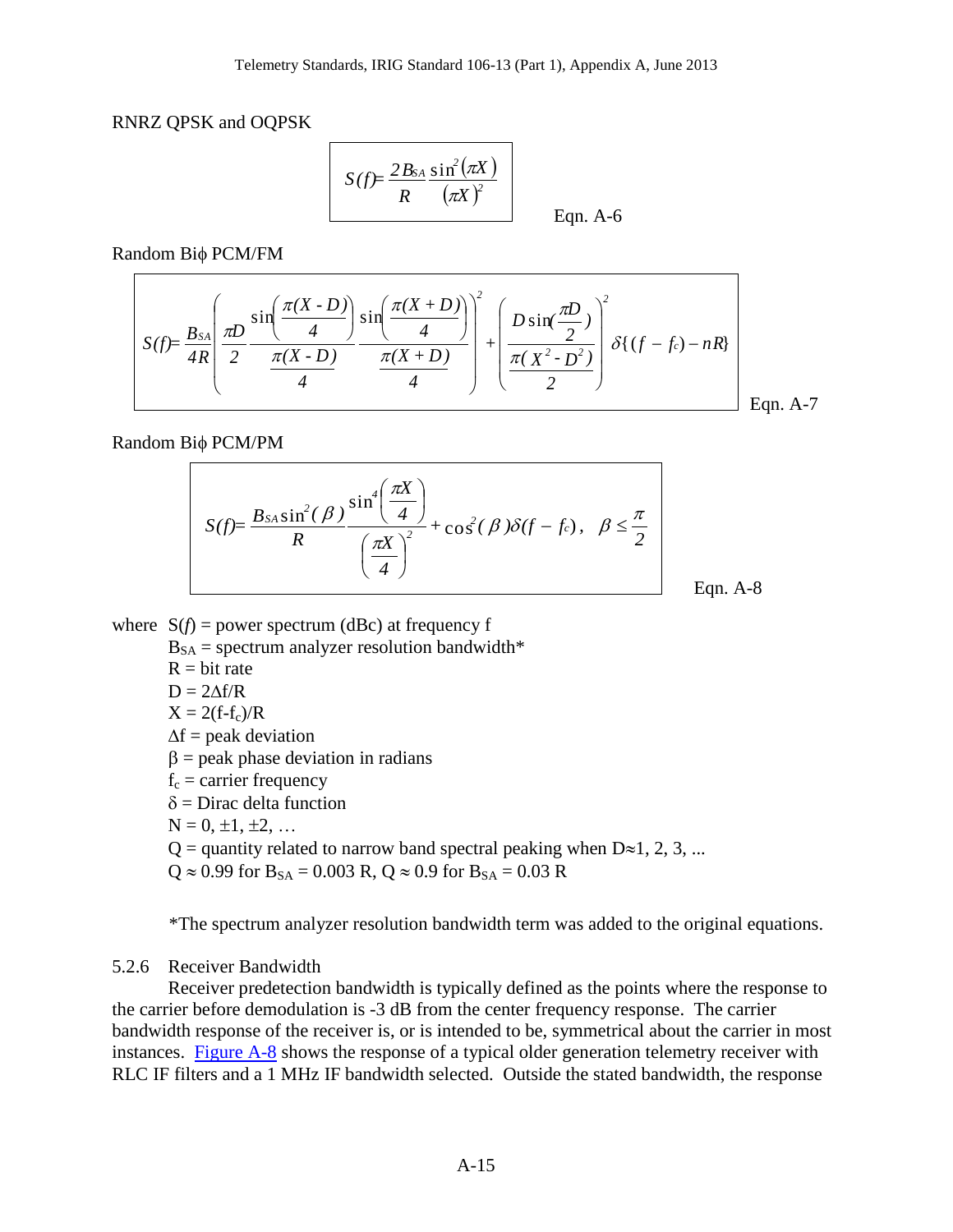usually falls fairly rapidly with the response often 20 dB or more below the passband response at 1.5 to 2 times the passband response.



Figure A-8. Typical Receiver RLC IF Filter Response  $(-3 dB$  Bandwidth = 1 MHz)

<span id="page-19-0"></span>[Figure A-9](#page-19-1) shows an overlay of an RLC IF filter and a SAW filter. Note that the SAW filter rolls off much more rapidly than the RLC filter. The rapid falloff outside the passband helps reduce interference from nearby channels and has minimal effect on data.



Figure A-9. RLC and SAW IF Filters

### <span id="page-19-1"></span>5.2.7 Receiver Noise Bandwidth

For the purpose of calculating noise in the receiver, the bandwidth must be integrated over the actual shape of the IF, which, in general, is not a square-sided function. Typically, the value used for noise power calculations is the -3 dB bandwidth of the receiver.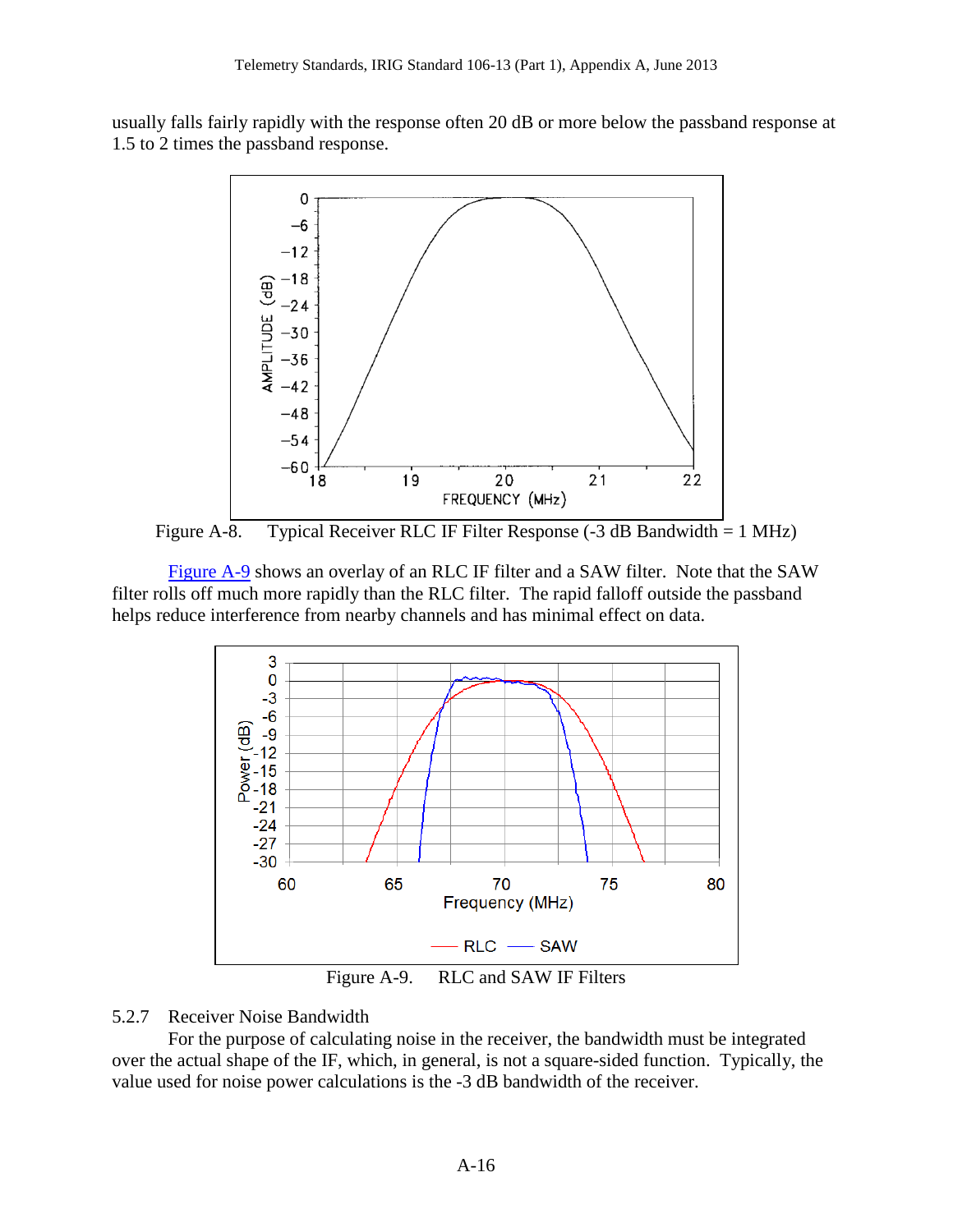### <span id="page-20-0"></span>5.3 Symmetry

Many modulation methods produce a spectrum that is asymmetrical with respect to the carrier frequency. Exceptions include FM/FM systems, RNRZ PCM/FM systems, and randomized FQPSK, SOQPSK-TG, and ARTM CPM systems. The most extreme case of asymmetry is due to single-sideband transmission, which places the carrier frequency at one edge of the occupied spectrum. If the spectrum is not symmetrical about the band center, the bandwidth and the extent of asymmetry must be noted for frequency management purposes.

## <span id="page-20-1"></span>5.4 FM Transmitters (alternating current-coupled)

The alternating current (ac)-coupled FM transmitters should not be used to transmit NRZ signals unless the signals to be transmitted are randomized because changes in the ratio of 1s to 0s will increase the occupied bandwidth and may degrade the bit error rate (BER). When accoupled transmitters are used with RNRZ signals, it is recommended that the lower -3 dB frequency response of the transmitter be no greater than the bit rate divided by 4000. For example, if a randomized 1-Mbps NRZ signal is being transmitted, the lower -3 dB frequency response of the transmitter should be no larger than 250 Hz.

## <span id="page-20-2"></span>**6.0 Spectral Occupancy Limits**

Telemetry applications covered by this standard shall use B99% to define occupied bandwidth and B-25dBm as the primary measure of spectral efficiency. The spectra are assumed symmetrical about the center frequency unless otherwise specified. The primary reason for controlling the spectral occupancy is to control adjacent channel interference, thereby allowing more users to be packed into a given amount of frequency spectrum. The adjacent channel interference is determined by the spectra of the signals and the filter characteristics of the receiver.

### <span id="page-20-3"></span>6.1 Spectral Mask

One common method of describing the spectral occupancy limits is a spectral mask. The aeronautical telemetry spectral mask is described below. Note that the mask in this standard is different than the masks contained in the earlier versions of the Telemetry Standards. All spectral components larger than  $-[55 + 10 \times \log(P)]$  dBc (i.e., larger than  $-25$  dBm) at the transmitter output must be within the spectral mask calculated using the following equation:

$$
M(f) = K + 90 \log R - 100 \log |f - f_c|;
$$
  $|f - f_c| \ge \frac{R}{m}$  Eqn. A-9

where  $M(f)$  = power (dBc) at frequency f (MHz)

 $K = -20$  for analog signals  $K = -28$  for binary signals K = -61 for FQPSK-B, FQPSK-JR, SOQPSK-TG  $K = -73$  for ARTM CPM  $f_c$  = transmitter center frequency (MHz) R = bit rate (Mbps) for digital signals or  $(\Delta f + f_{\text{max}})(MHz)$  for analog FM signals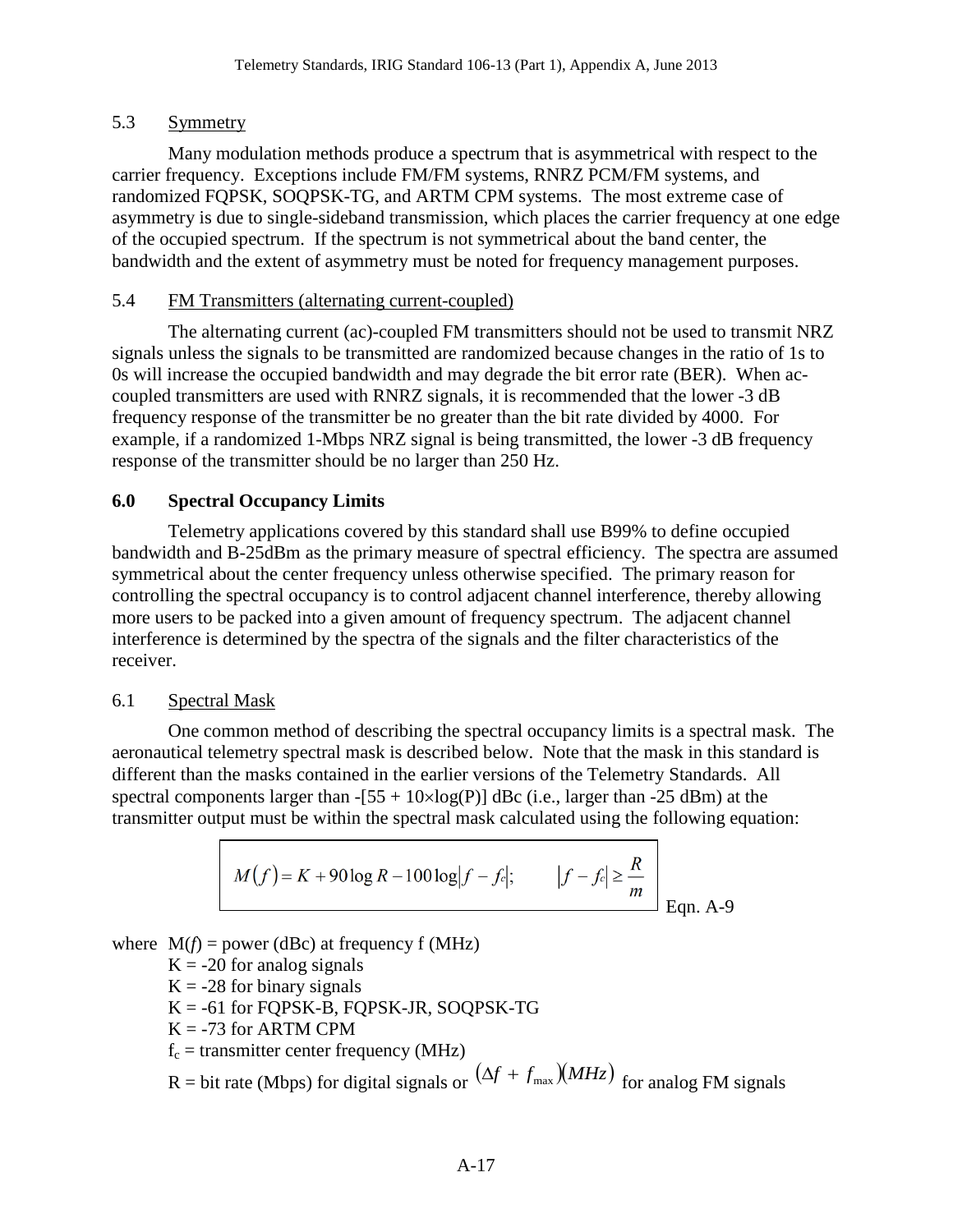- $M =$  number of states in modulating signal (m = 2 for binary signals, m = 4 for quaternary signals and analog signals)
- $\Delta f$  = peak deviation
- $f_{\text{max}} =$  maximum modulation frequency

These bandwidths are measured using a spectrum analyzer with settings of 30-kHz resolution bandwidth, 300-Hz video bandwidth, and no max hold detector or averaging. Note that these settings are different than those listed in previous editions of the Telemetry Standards. The changes were made to get more consistent results with various bit rates and spectrum analyzers. The spectra measured with these settings give slightly larger power levels than with the previous settings; this is why the value of K was changed from -63 to -61 for FQPSK and SOQPSK signals. The power levels near center frequency should be approximately J-10log(R) dBc where J= -10 for ARTM CPM, -12 for FQPSK and SOQPSK-TG, and -15.5 for PCM/FM signals. For a bit rate of 5 Mbps, the level is approximately -17 dBc for ARTM CPM, -19 dBc for FQPSK, and -22.5 dBc for PCM/FM. If the power levels near center frequency are not within 3 dB of these values, then a measurement problem exists and the carrier power level (0 dBc) and spectrum analyzer settings should be verified.

B-25 dBm is not required to be narrower than 1 MHz. The first term K in equation A-9 accounts for bandwidth differences between modulation methods. Equation A-9 can be rewritten as  $M(f) = K - 10\log R - 100\log((f - f_c)/R)$ . When equation A-9 is written this way, the 10logR term accounts for the increased spectral spreading and decreased power per unit bandwidth as the modulation rate increases. The last term forces the spectral mask to roll off at 30-dB/octave (100-dB/decade). Any error detection or error correction bits, which are added to the data stream, are counted as bits for the purposes of this spectral mask. The spectral masks are based on the power spectra of random real-world transmitter signals. For instance, the binary signal spectral mask is based on the power spectrum of a binary NRZ PCM/FM signal with peak deviation equal to 0.35 times the bit rate and a multipole premodulation filter with a -3 dB frequency equal to 0.7 times the bit rate (see  $Figure A-4$  above). This peak deviation minimizes the BER with an optimum receiver bandwidth while also providing a compact RF spectrum. The premodulation filter attenuates the RF sidebands while only degrading the BER by the equivalent of a few tenths of a dB of RF power. Further decreasing of the premodulation filter bandwidth will only result in a slightly narrower RF spectrum, but the BER will increase dramatically. Increasing the premodulation filter bandwidth will result in a wider RF spectrum, and the BER will only be decreased slightly. The recommended premodulation filter for NRZ PCM/FM signals is a multipole linear phase filter with a -3 dB frequency equal to 0.7 times the bit rate. The unfiltered NRZ PCM/FM signal rolls off at 12-dB/octave so at least a three-pole filter (filters with four or more poles are recommended) is required to achieve the 30-dB/octave slope of the spectral mask. The spectral mask includes the effects of reasonable component variations (unit-to-unit and temperature).

#### <span id="page-21-0"></span>6.2 Spectral Mask Examples

[Figure A-10](#page-22-0) and [Figure A-11](#page-22-1) show the binary spectral mask of equation A-9 and the RF spectra of 5-Mbps RNRZ PCM/FM signals. The RF spectra were measured using a spectrum analyzer with 30-kHz resolution bandwidth, 300-Hz video bandwidth, and no max hold detector. The span of the frequency axis is 20 MHz. The transmitter power was 5 watts, and the peak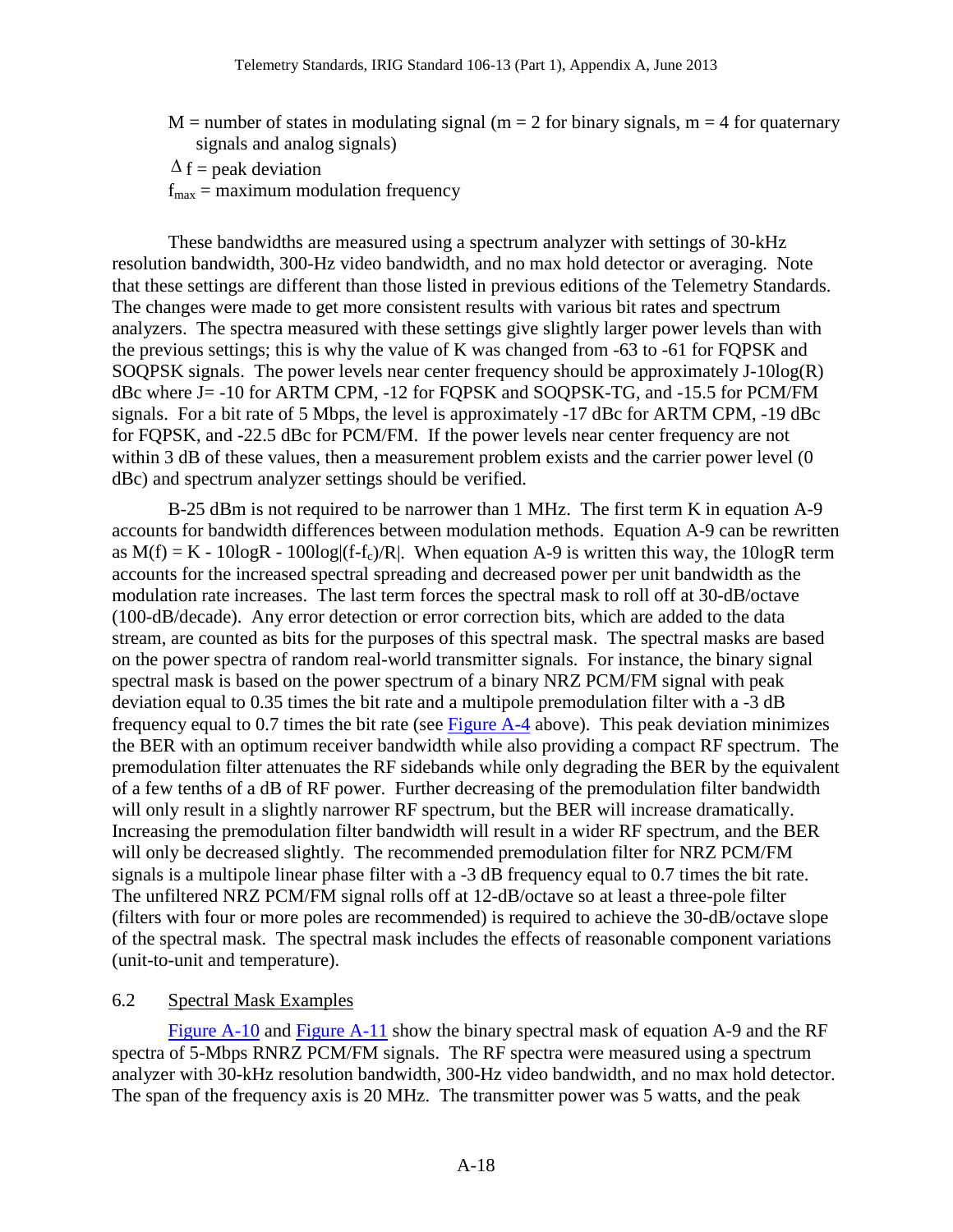deviation was 1750 kHz. The modulation signal for [Figure A-10](#page-22-0) was filtered with a 4-pole linear-phase filter with -3 dB frequency of 3500 kHz. All spectral components in [Figure A-10](#page-22-0) were contained within the spectral mask. The minimum value of the spectral mask was -62 dBc (equivalent to -25 dBm). The peak modulated signal power levels were about 22.5 dB below the unmodulated carrier level (-22.5 dBc). [Figure A-11](#page-22-1) shows the same signal with no premodulation filtering. The signal was not contained within the spectral mask when a premodulation filter was not used.



<span id="page-22-0"></span>Figure A-10. Filtered 5-Mbps RNRZ PCM/FM Signal and Spectral Mask



Figure A-11. Unfiltered 5-Mbps RNRZ PCM/FM Signal and Spectral Mask

<span id="page-22-1"></span>[Figure A-12](#page-23-1) shows the FQPSK/SOQPSK mask of equation A-9 and the RF spectrum of a 5-Mbps SOQPSK-TG signal. The transmitter power was assumed to be 5 watts in this example. The peak value of the SOQPSK-TG signal was about -19 dBc. [Figure A-13](#page-23-2) shows a typical 5-Mbps ARTM CPM signal and its spectral mask. The peak value of the ARTM CPM signal was about -17 dBc.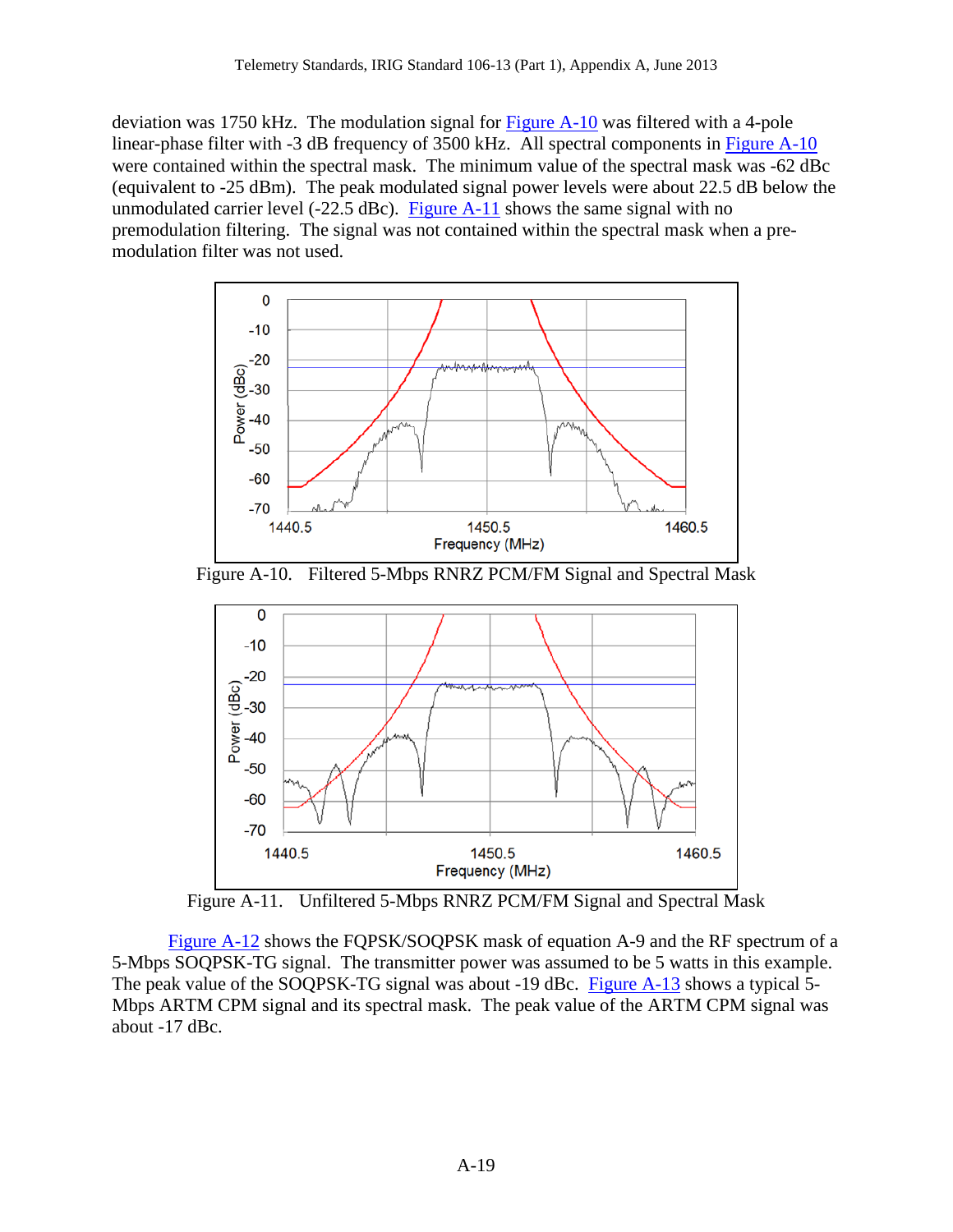

<span id="page-23-1"></span>Figure A-12. Typical 5-Mbps SOQPSK TG Signal and Spectral Mask



Figure A-13. Typical 5-Mbps ARTM CPM Signal and Spectral Mask

# <span id="page-23-2"></span><span id="page-23-0"></span>**7.0 Technical Characteristics of Digital Modulation Methods**

[Table A-3](#page-23-3) provides a summary of some of the technical characteristics of the modulation methods discussed in this summary.

<span id="page-23-3"></span>

| Table A-3. Characteristics of Various Modulation Methods |                  |               |                  |                 |
|----------------------------------------------------------|------------------|---------------|------------------|-----------------|
|                                                          | PCM/FM with      | PCM/FM with   | FQPSK-B,         |                 |
| Characteristic                                           | single symbol    | multi-symbol  | FQPSK-JR,        | <b>ARTM CPM</b> |
|                                                          | detection        | detection     | SOQPSK-TG        |                 |
| Occupied Bandwidth                                       | 1.16 bit rate    | 1.16 bit rate | 0.78 bit rate    | 0.56 bit rate   |
| Sensitivity                                              | $11.8 - 15 + dB$ | 9.5 dB        | $11.8 - 12.2$ dB | 12.5 dB         |
| $(E_b/N_0$ for BEP=1e-5)                                 |                  |               |                  |                 |
| Synchronization time                                     | 100 to 10,000    | 250 bits      | 5,000 to 30,000  | 30,000 to       |
|                                                          | bits             |               | bits             | 150,000 bits    |
| Synchronization                                          | $3$ to $4$ dB    | 2 dB          | 4.5 to 5 dB      | 8.5 dB          |
| threshold level $(E_b/N_0)$                              |                  |               |                  |                 |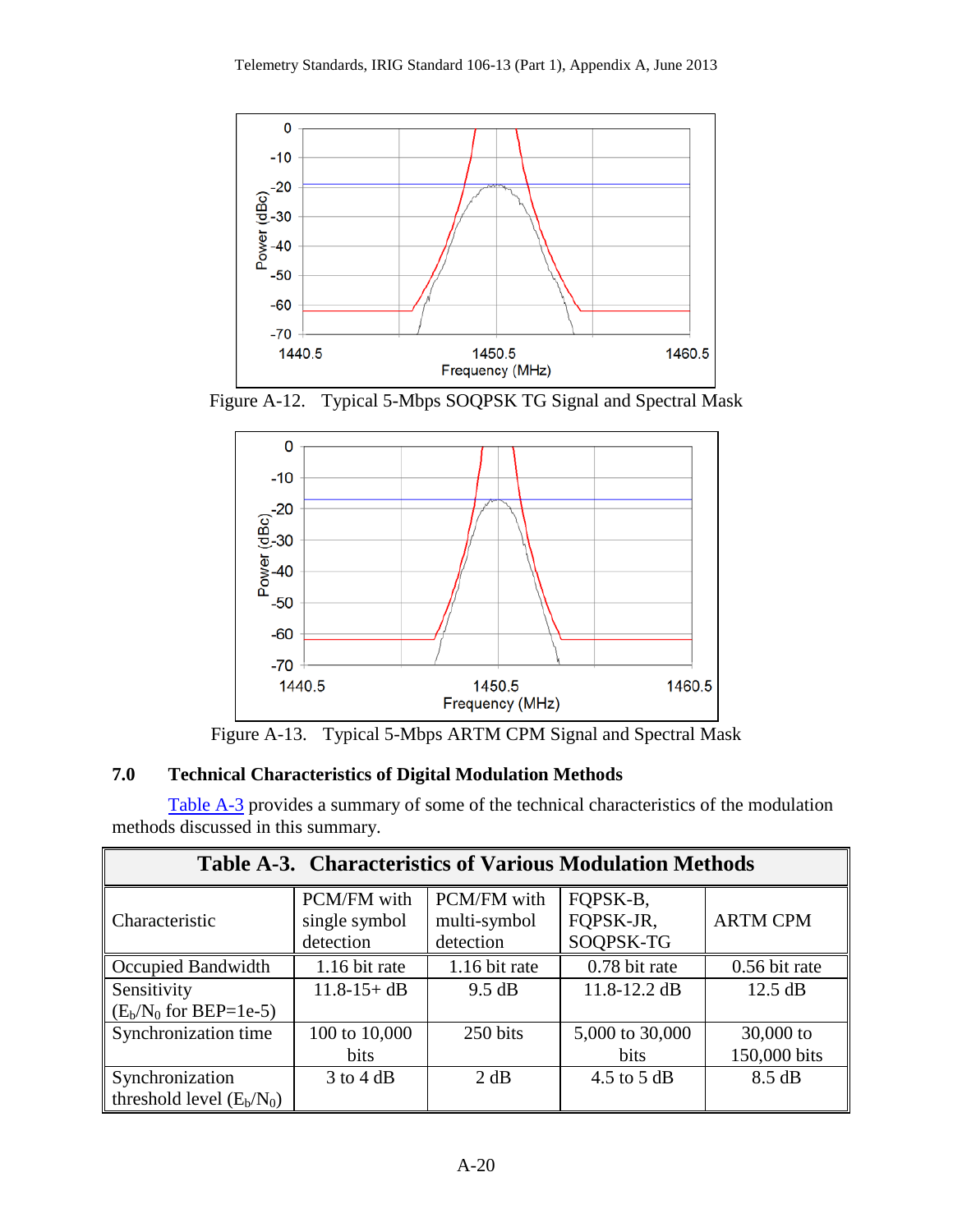| Phase noise                                                |  |  |  |
|------------------------------------------------------------|--|--|--|
| susceptibility $*$                                         |  |  |  |
| $\mathsf{C}$ Co-channel                                    |  |  |  |
| interference                                               |  |  |  |
| susceptibility*                                            |  |  |  |
| $\parallel$ * 1=Best, 2=Second Best, 3=Third Best, 4=Worst |  |  |  |

### <span id="page-24-0"></span>**8.0 FQPSK-B and FQPSK-JR Characteristics**

Modulations of FQPSK-B and FQPSK-JR are a variation of OQPSK, which is described in most communications textbooks. A generic OQPSK (or quadrature or I & Q) modulator is shown in [Figure A-14.](#page-24-1) In general, the odd bits are applied to one channel (say Q), and the even bits are applied to the I channel.



Figure A-14. OQPSK Modulator

<span id="page-24-1"></span>If the values of I and Q are  $\pm 1$ , we get the diagram shown in [Figure A-15.](#page-24-2) For example, if I=1 and Q=1 then the phase angle is 45 degrees  $\{(I,Q) = (1, 1)\}\)$ . A constant envelope modulation method, such as MSK, would follow the circle indicated by the small dots in Figure [A-15](#page-24-2) to go between the large dots. In general, band-limited QPSK and OQPSK signals are not constant envelope and would not follow the path indicated by the small dots but rather would have a significant amount of amplitude variation; however, FQPSK-B and FQPSK-JR are nearly constant envelope and essentially follow the path indicated by the small dots in [Figure A-15.](#page-24-2)



<span id="page-24-2"></span>Figure A-15. I and Q Constellation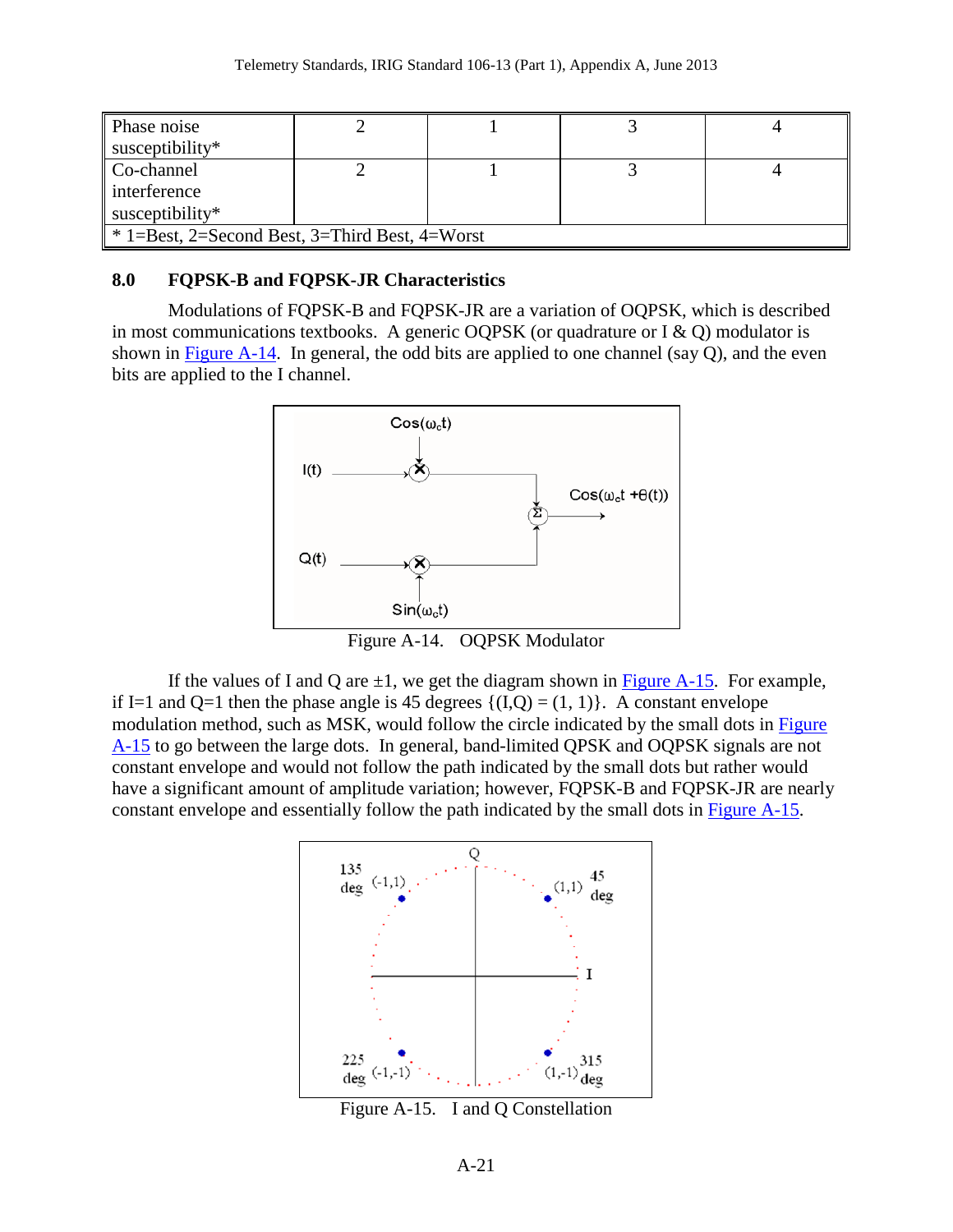The typical implementation of FQPSK-B or FQPSK-JR involves the application of data and a bit rate clock to the baseband processor of the quadrature modulator. The data are differentially encoded and converted to I and Q signals as described in [Chapter 2.](http://www.wsmr.army.mil/RCCsite/Documents/106-13_Telemetry_Standards/chapter2.pdf) The I and Q channels are then cross-correlated, and specialized wavelets are assembled that minimize the instantaneous variation of  $(I^2(t) + Q^2(t))$ . The FQPSK-B baseband wavelets are illustrated in [Figure A-16](#page-25-0) below.



Figure A-16. FQPSK Wavelet Eye Diagram

<span id="page-25-0"></span>The appropriate wavelet is assembled based on the current and immediate past states of I and Q. Q is delayed by one-half symbol (one bit) with respect to I as shown in [Figure A-17](#page-25-1) below.



Figure A-17. FOPSK-B I & O Eye Diagrams (at Input to IO Modulator).

<span id="page-25-1"></span>A common method at looking at I-Q modulation signals is the use of a vector diagram. One method of generating a vector diagram is to use an oscilloscope that has an XY mode. The vector diagram is generated by applying the I signal to the X input and the Q signal to the Y input. A sample vector diagram of FQPSK-B at the input terminals of an I-Q modulator is illustrated in [Figure A-18.](#page-26-0) Note that the vector diagram values are always within a few percent of being on a circle. Any amplitude variations may cause spectral spreading at the output of a nonlinear amplifier.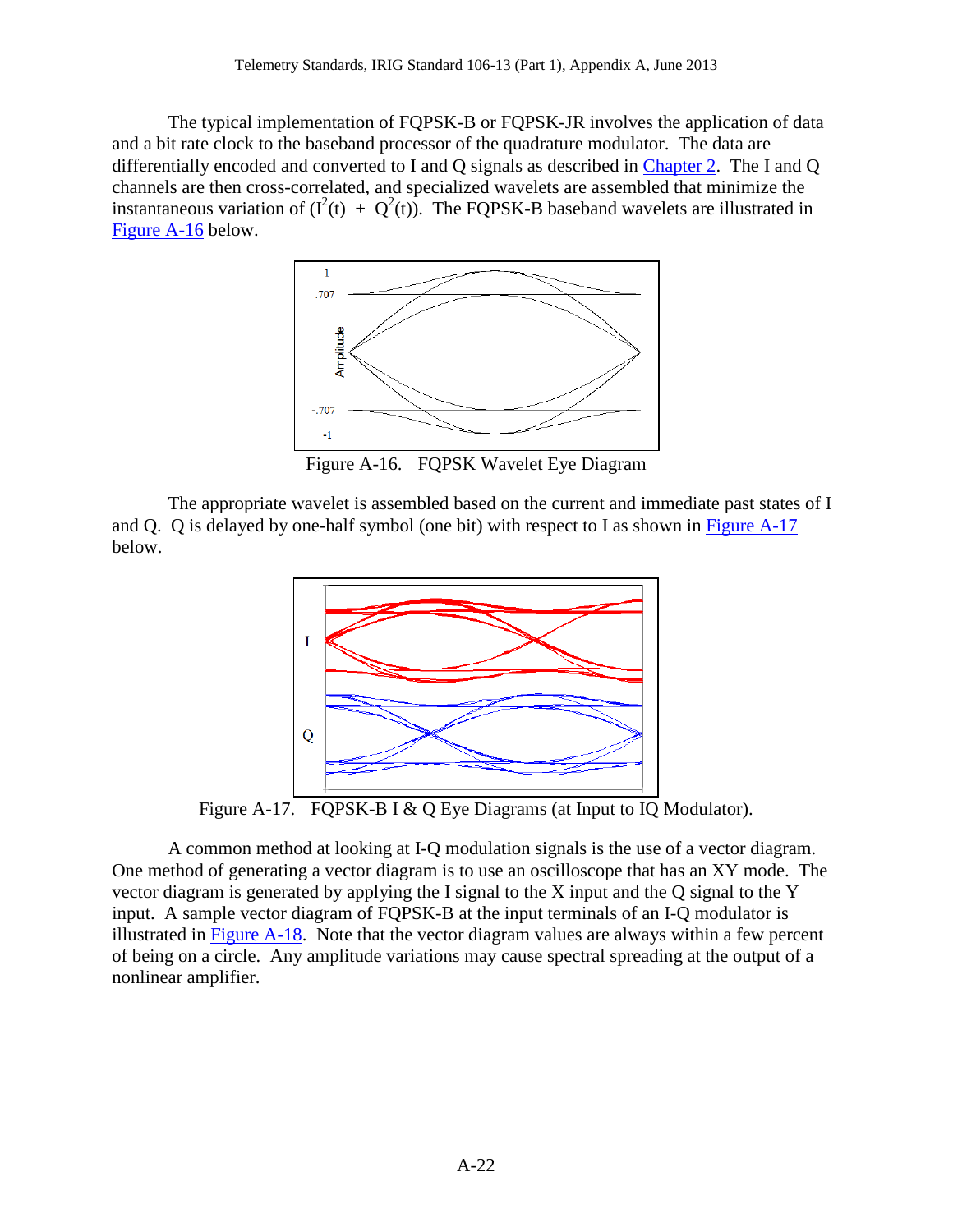

Figure A-18. FQPSK-B Vector Diagram

<span id="page-26-0"></span>[Figure A-19](#page-26-1) illustrates a nearly ideal FQPSK-JR spectrum (blue trace) and an FQPSK-JR spectrum with moderately large modulator errors (red trace). These spectra were measured at the output of a fully saturated RF nonlinear amplifier with a random pattern of 1s and 0s applied to the input. The bit rate for [Figure A-19](#page-26-1) was 5 Mbps. The peak of the spectrum was approximately -19 dBc. B99% of FQPSK-B is typically about 0.78 times the bit rate. Note that with a properly randomized data sequence and proper transmitter design, FQPSK-B does not have significant sidebands (blue trace).



<span id="page-26-1"></span>Figure A-19. 5 Mbps FQPSK-JR Spectrum with Random Input Data and Small (Blue) and Large (Red) Modulator Errors

[Figure A-20](#page-27-0) illustrates an FQPSK-B transmitter output with all "0's" as the input signal. With an all "0's" input, the differential encoder, cross-correlator, and wavelet selector provide unity amplitude sine and cosine waves with a frequency equal to 0.25 times the bit rate to the I and Q modulator inputs. The resulting signal (from an ideal modulator) would be a single frequency component offset from the carrier frequency by exactly +0.25 times the bit rate. The amplitude of this component would be equal to 0 dBc. If modulator errors exist (they always will), additional frequencies will appear in the spectrum as shown in [Figure A-20.](#page-27-0) The spectral line at a normalized frequency of 0 (carrier frequency) is referred to as the remnant carrier. This component is largely caused by DC imbalances in the I and Q signals. The remnant carrier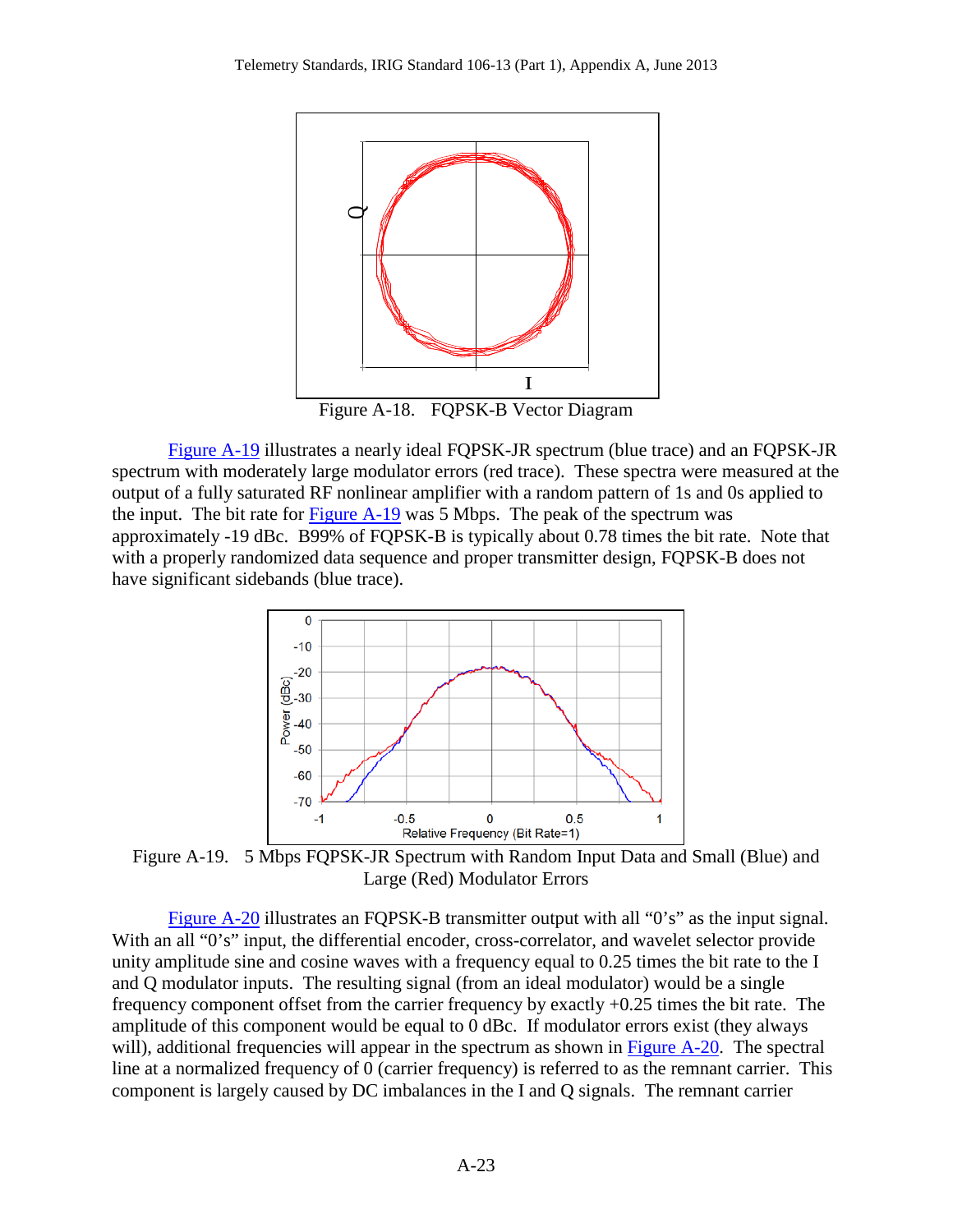power in [Figure A-20](#page-27-0) is approximately -31 dBc. Well-designed FQPSK-B transmitters will have a remnant carrier level less than -30 dBc. The spectral component offset, 0.25 times the bit rate below the carrier frequency, is the other sideband. This component is largely caused by unequal amplitudes in I and Q and by a lack of quadrature between I and Q. The power in this component should be limited to -30 dBc or less for good system performance.



Figure A-20. FQPSK-B Spectrum with All 0's Input and Large Modulator Errors

<span id="page-27-0"></span>[Figure A-21](#page-27-1) shows the measured bit error probability (BEP) versus signal energy per bit/noise power per Hz  $(E_b/N_0)$  of two FQPSK-JR modulator/demodulator combinations including nonlinear amplification and differential encoding/decoding in an additive white Gaussian noise (AWGN) environment with no fading. Other combinations of equipment may have different performance. Phase noise levels higher than those recommended in [Chapter 2](http://www.wsmr.army.mil/RCCsite/Documents/106-13_Telemetry_Standards/chapter2.pdf) can significantly degrade the BEP performance. Computer simulations have shown that a BEP of  $10^{-5}$  may be achievable with an  $E_b/N_0$  of slightly greater than 11 dB (with differential encoding/decoding). The purpose of the differential encoder/decoder is to resolve the phase detection ambiguities that are inherent in QPSK, OQPSK, and FQPSK modulation methods. The differential encoder/decoder used in this standard will cause one isolated symbol error to appear as two bits in error at the demodulator output; however, many aeronautical telemetry channels are dominated by fairly long burst error events, and the effect of the differential encoder/decoder will often be masked by the error events.



<span id="page-27-1"></span>Figure A-21. FQPSK-JR BEP vs.  $E_b/N_0$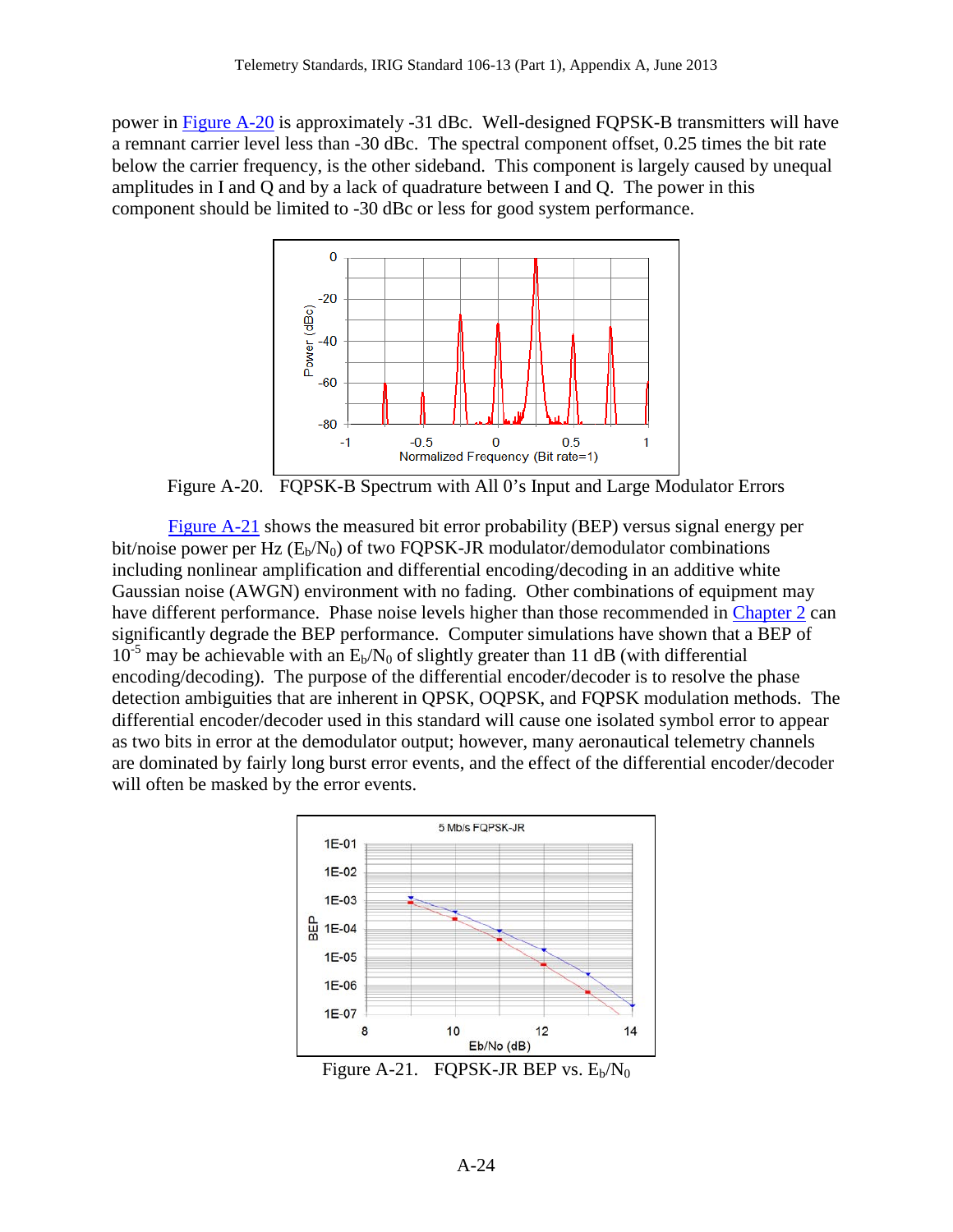#### <span id="page-28-0"></span>**9.0 SOQPSK-TG Characteristics**

The SOQPSK is a family of constant envelope CPM waveforms defined by Mr. T. J. Hill.<sup>[8](#page-28-3)</sup> The details of SOQPSK-TG are described in [Chapter 2,](http://www.wsmr.army.mil/RCCsite/Documents/106-13_Telemetry_Standards/chapter2.pdf) paragraphs 2.4.3.2 and 2.4.3.2.1. The SOQPSK-TG signal amplitude is constant and the phase trajectory is determined by the coefficients in [Chapter 2,](http://www.wsmr.army.mil/RCCsite/Documents/106-13_Telemetry_Standards/chapter2.pdf) Table 2-4. Therefore, SOQPSK-TG can be implemented using a precision phase or frequency modulator with proper control of the phase trajectory. [Figure A-22](#page-28-1) illustrates the measured phase trajectory of an SOQPSK-TG signal. The vertical lines correspond approximately to the "bit" decision times.



Figure A-22. Measured SOQPSK-TG Phase Trajectory

<span id="page-28-1"></span>The power spectrum of a random 5 Mbps SOQPSK-TG signal is shown in [Figure A-23.](#page-28-2) B-60dBc of this 5-Mbps signal was about 7.34 MHz. Note that the maximum power level is about -19 dBc.



Figure A-23. SOQPSK-TG Power Spectrum (5 Mbps)

<span id="page-28-2"></span>[Figure A-24](#page-29-1) shows the measured BEP versus signal energy per bit/noise power per Hz  $(E_b/N_0)$  of two SOQPSK-TG modulator/demodulator combinations including nonlinear amplification and differential encoding/decoding in an AWGN environment with no fading. Other combinations of equipment may have different performance. Phase noise levels higher than those recommended in [Chapter 2](http://www.wsmr.army.mil/RCCsite/Documents/106-13_Telemetry_Standards/chapter2.pdf) can significantly degrade the BEP performance.

<span id="page-28-3"></span> <sup>8</sup> T. J. Hill. "An Enhanced, Constant Envelope, Interoperable Shaped Offset QPSK (SOQPSK) Waveform for Improved Spectral Efficiency". Proceedings of the International Telemetering Conference, San Diego, California, October 2000.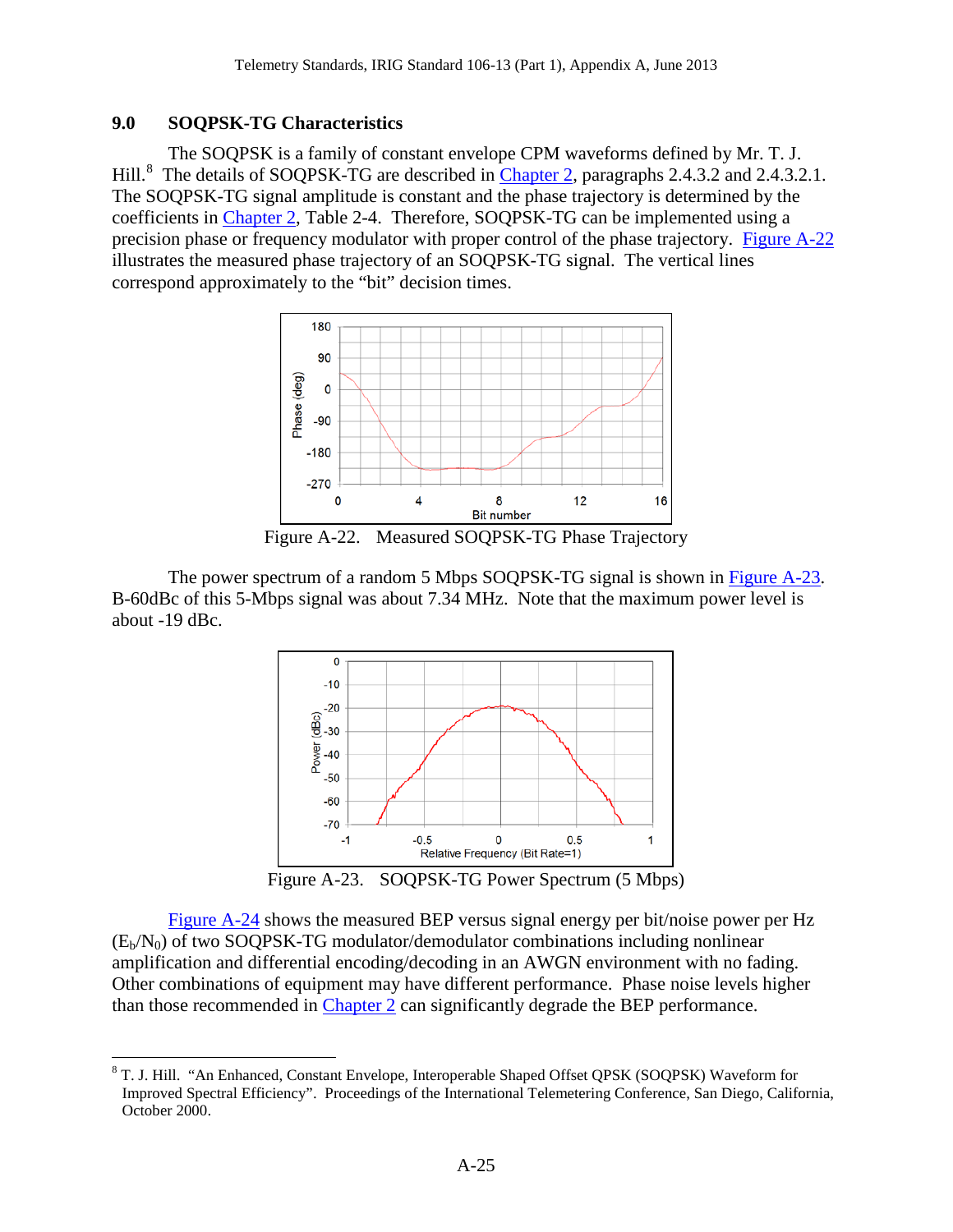

Figure A-24. BEP vs.  $E_b/N_0$  Performance of 5 Mbps SOQPSK-TG

#### <span id="page-29-1"></span><span id="page-29-0"></span>**10.0 Advanced Range Telemetry Continuous Phase Modulation Characteristics**

The ARTM CPM is a quaternary signaling scheme in which the instantaneous frequency of the modulated signal is a function of the source data stream. The frequency pulses are shaped for spectral containment purposes. As defined for this standard, the modulation index alternates at the symbol rate between h=4/16 and h=5/16. The purpose of alternating between two modulation indices is to maximize the minimum distance between data symbols, which results in minimizing the BEP. These particular modulation indices were selected as a good tradeoff between spectral efficiency and data-detection ability. [Figure A-25](#page-29-2) shows the power spectrum of a 5 Mbps ARTM CPM signal and [Figure A-26](#page-30-1) shows the measured BEP versus  $E_b/N_0$ . The maximum power level was about -19 dBc. B-60dBc of this 5 Mbps signal was about 5.54 MHz. Note that the power spectrum of ARTM CPM is about 25% narrower than that of SOQPSK-TG but the BEP performance is worse. The ARTM CPM is also more susceptible to phase noise than SOQPSK-TG.



<span id="page-29-2"></span>Figure A-25. Power Spectrum of 5 Mbps ARTM CPM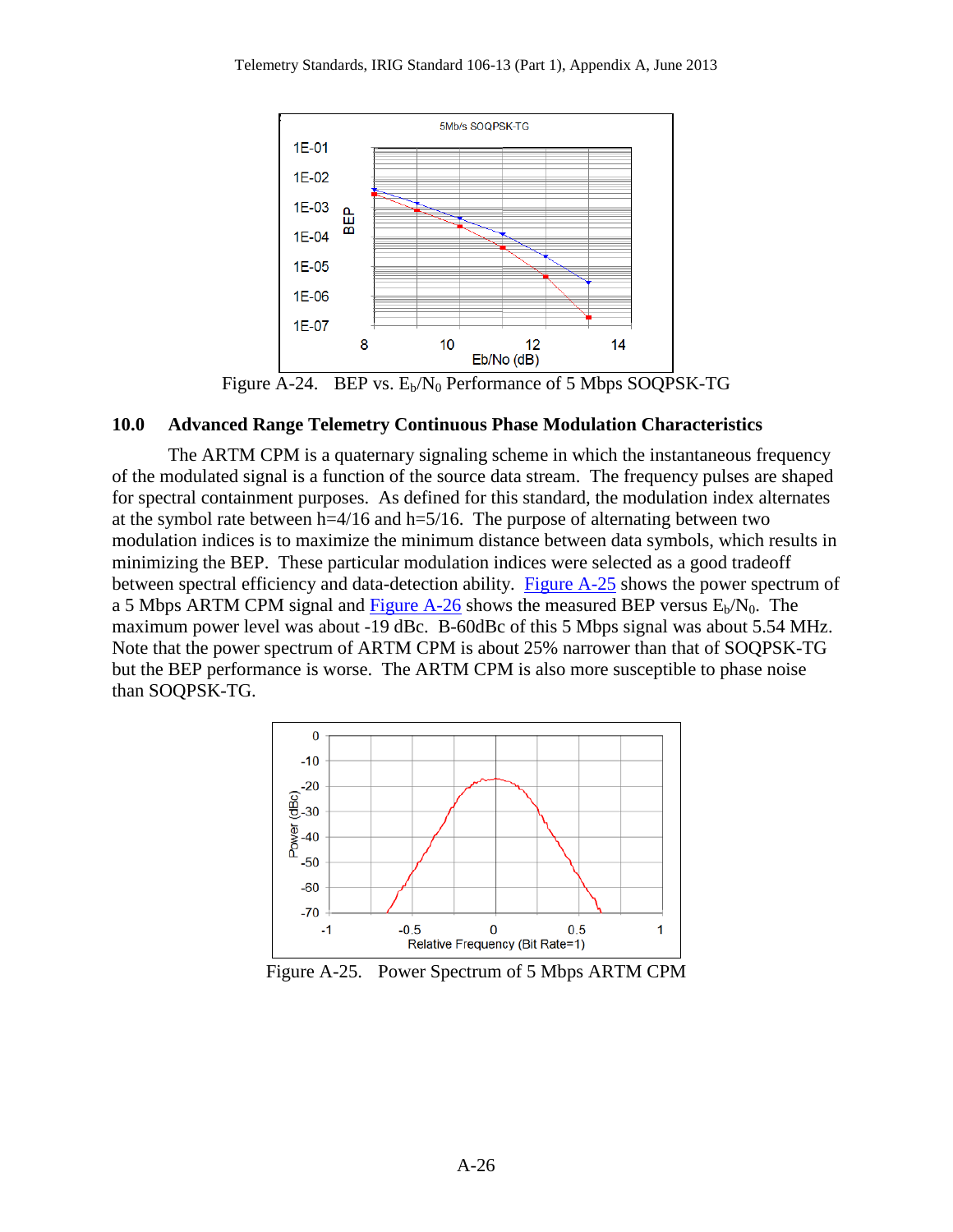

Figure A-26. BEP vs.  $E_b/N_0$  Performance of 5 Mbps ARTM CPM

#### <span id="page-30-1"></span><span id="page-30-0"></span>**11.0 PCM/FM**

The most popular telemetry modulation since 1970 is PCM/ FM, also known as CPFSK. The RF signal is typically generated by filtering the baseband NRZ-L signal and then frequency modulating a VCO. The optimum peak deviation is  $0.35$  times the bit rate (h=0.7) and a good choice for a premodulation filter is a multi-pole linear phase filter with bandwidth equal to 0.7 times the bit rate. Figure  $A-27$  shows the power spectrum of a pseudo-random 5 Mbps PCM/FM signal with peak deviation of 1.75 MHz and a 3.5 MHz linear phase low-pass filter. Note that the spectrum is nearly flat from a frequency equal to -0.5 times the bit rate to a frequency equal to +0.5 times the bit rate. The power level near the center frequency is about -22.5 dBc for a bit rate of 5 Mbps and the standard spectrum analyzer settings.



Figure A-27. Power Spectrum of 5 Mbps PCM/FM Signal

<span id="page-30-2"></span>[Figure A-28](#page-31-1) shows the BEP versus  $E_b/N_0$  performance of 5 Mbps PCM/FM with a multisymbol bit detector and with 3 different receivers/detectors. Note that an  $E_b/N_0$  of about 9.5 dB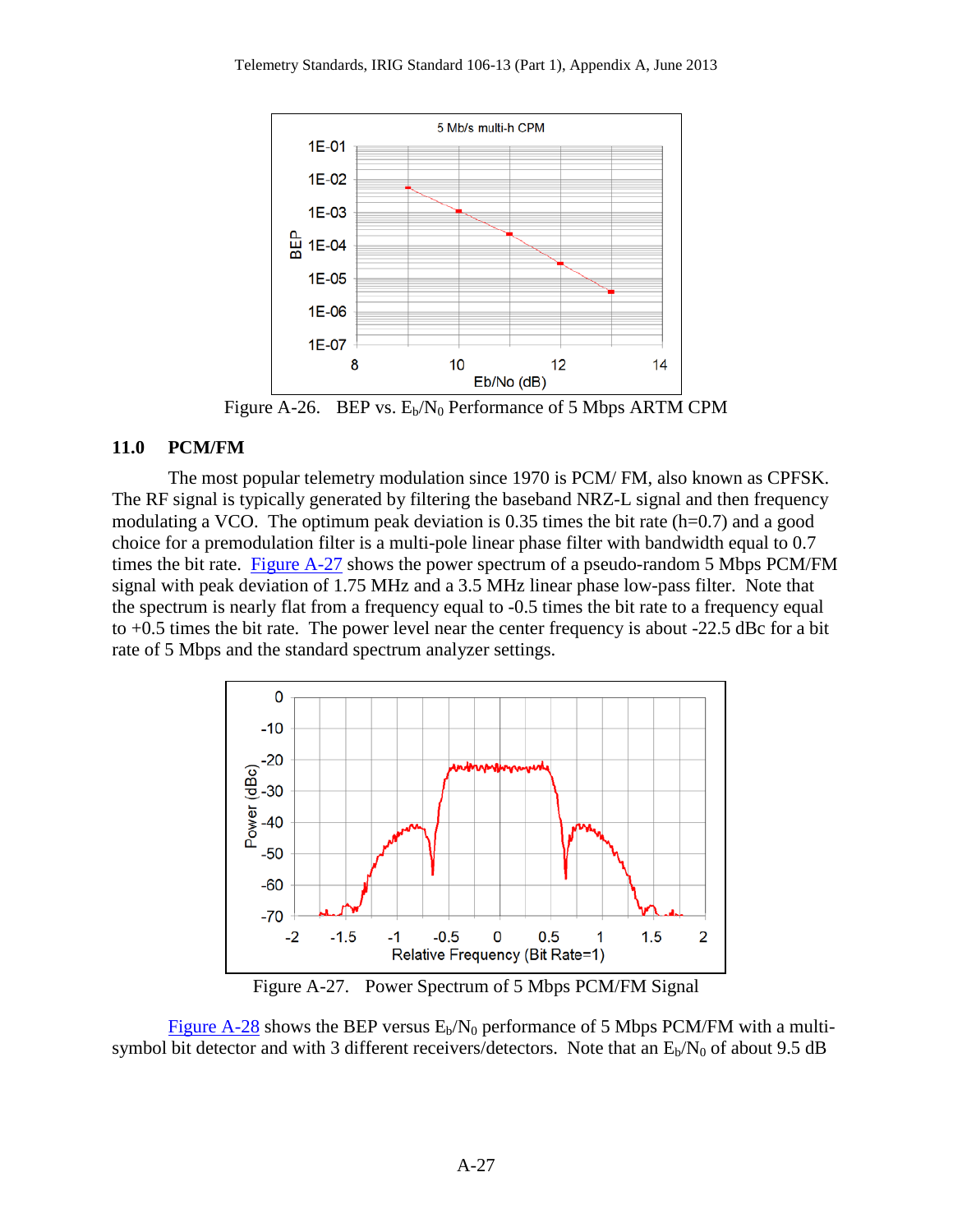is required to achieve a BEP of about  $10^{-5}$  $10^{-5}$  with the multi-symbol detector<sup>[9](#page-31-2), 10</sup> while an  $E_b/N_0$  of about 12 to 14 dB is typically required to achieve a BEP of about  $10^{-5}$  with typical FM demodulators and single symbol detectors. The PCM/FM modulation method is fairly insensitive to phase noise.



<span id="page-31-1"></span>Figure A-28. BEP vs.  $E_b/N_0$  Performance of 5 Mbps PCM/FM with Multi-Symbol Bit Detector and Three Single Symbol Receivers/Detectors

### <span id="page-31-0"></span>**12.0 Valid Center Frequencies Near Telemetry Band Edges**

The telemetry bands and associated frequency ranges identified in [Chapter 2,](http://www.wsmr.army.mil/RCCsite/Documents/106-13_Telemetry_Standards/chapter2.pdf) Table 2-1 identify the frequency limits for each band. Telemetry transmitters cannot be centered at the band edges due to obvious out of band emissions. Bit rate to the transmitter and modulation scheme drive the amount of separation required between the center frequency and the band edge. To determine the amount of back-off required, the distance from the center of the spectral masks for each modulation scheme (see [Chapter 2,](http://www.wsmr.army.mil/RCCsite/Documents/106-13_Telemetry_Standards/chapter2.pdf) Paragraph 2.4.6) to the intersection of the mask and the absolute limit of -25 dBm must be calculated. To illustrate this, see [Figure A-29.](#page-32-0) Using these calculations will assure that outside the specified telemetry bands no part of the modulated spectrum is over the absolute limit of -25 dBm.

<span id="page-31-2"></span><sup>&</sup>lt;sup>9</sup> W. P. Osborne and M. B. Luntz. "Coherent and Noncoherent Detection of CPFSK," IEEE Transactions on

<span id="page-31-3"></span>Communications, August 1974.<br><sup>10</sup> M. S. Geoghegan. "Improving the Detection Efficiency of Conventional PCM/FM Telemetry by using a Multi-Symbol Demodulator", Proceedings of the 2000 International Telemetry Conference, Volume XXXVI, 675-682, San Diego CA, October 2000.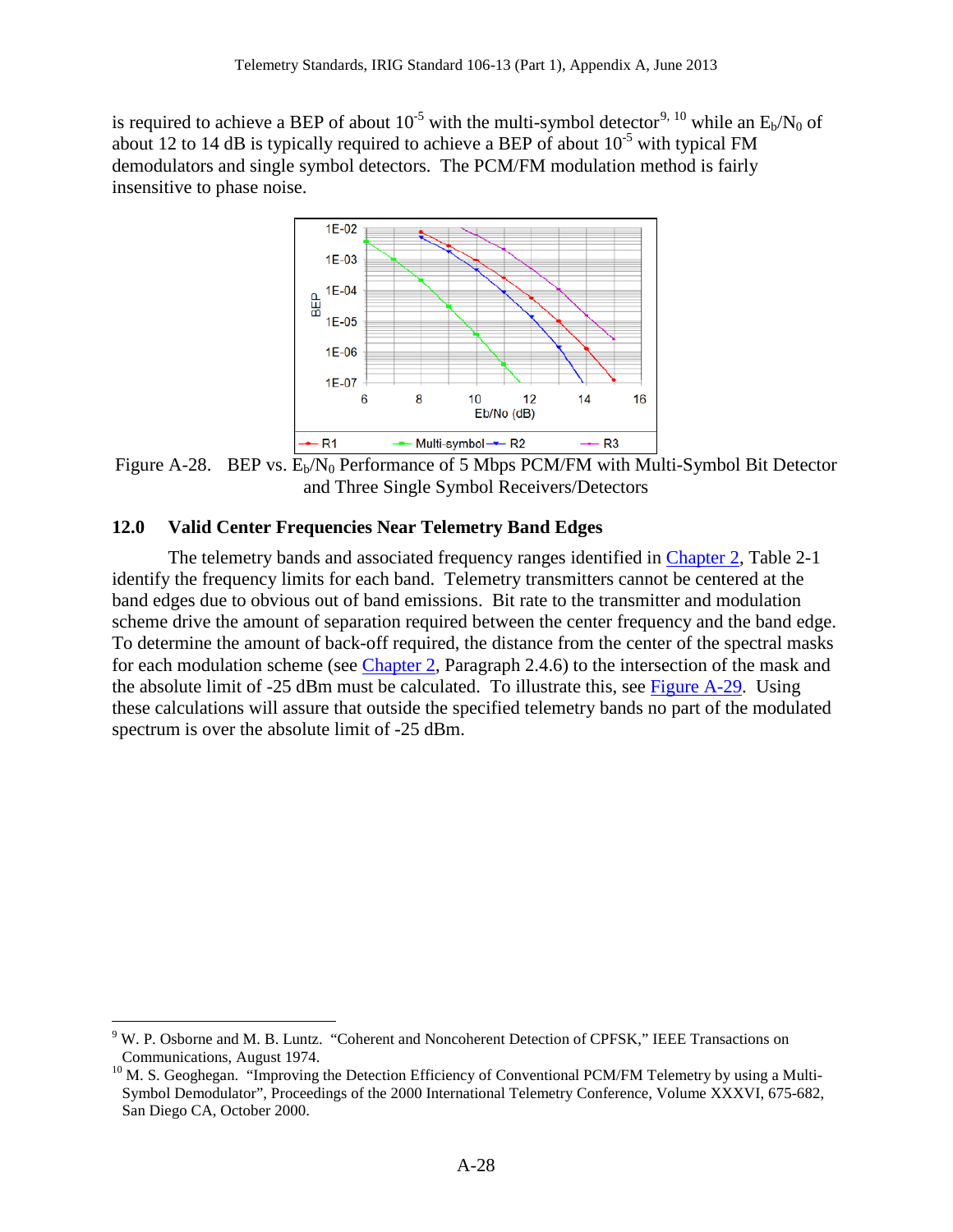

Figure A-29. Spectral Masks at -25 dBm

<span id="page-32-0"></span>The mask is calculated for all the modulation schemes at a bit rate of 5 Mbps with transmitter output power assumed to be 10 W. This transmitter operating with PCM/FM as its modulation scheme requires a back-off from band edge of 9.98 MHz; since channelization in these bands is limited to 0.5 MHz steps, this value is rounded up to 10 MHz. This same transmitter operating with SOQPSK/FQPSK will require 4.67 MHz, rounded up to 5 MHz, of back-off from band edge. Likewise, for ARTM-CPM the back-off is 3.54 MHz or 4 Mbps when rounded up. To further this example, if this was an L-Band transmitter, viable carrier frequencies would be as specified in [Table A-4.](#page-32-1)

<span id="page-32-1"></span>

| Table A-4. L-Band Frequency Range (10 W, 5 Mbps) |                               |
|--------------------------------------------------|-------------------------------|
| <b>Modulation Type</b>                           | Viable L-Band Frequency Range |
| <b>PCM/FM</b>                                    | 1445-1515 MHz                 |
| SOQPSK/FQPSK                                     | 1440-1520 MHz                 |
| ARTM CPM                                         | 1439-1521 MHz                 |

For a given modulation scheme and transmitter output power, as the bit rate increases, the amount of back-off from the band edge also increases. [Figure A-30](#page-33-0) illustrates this point.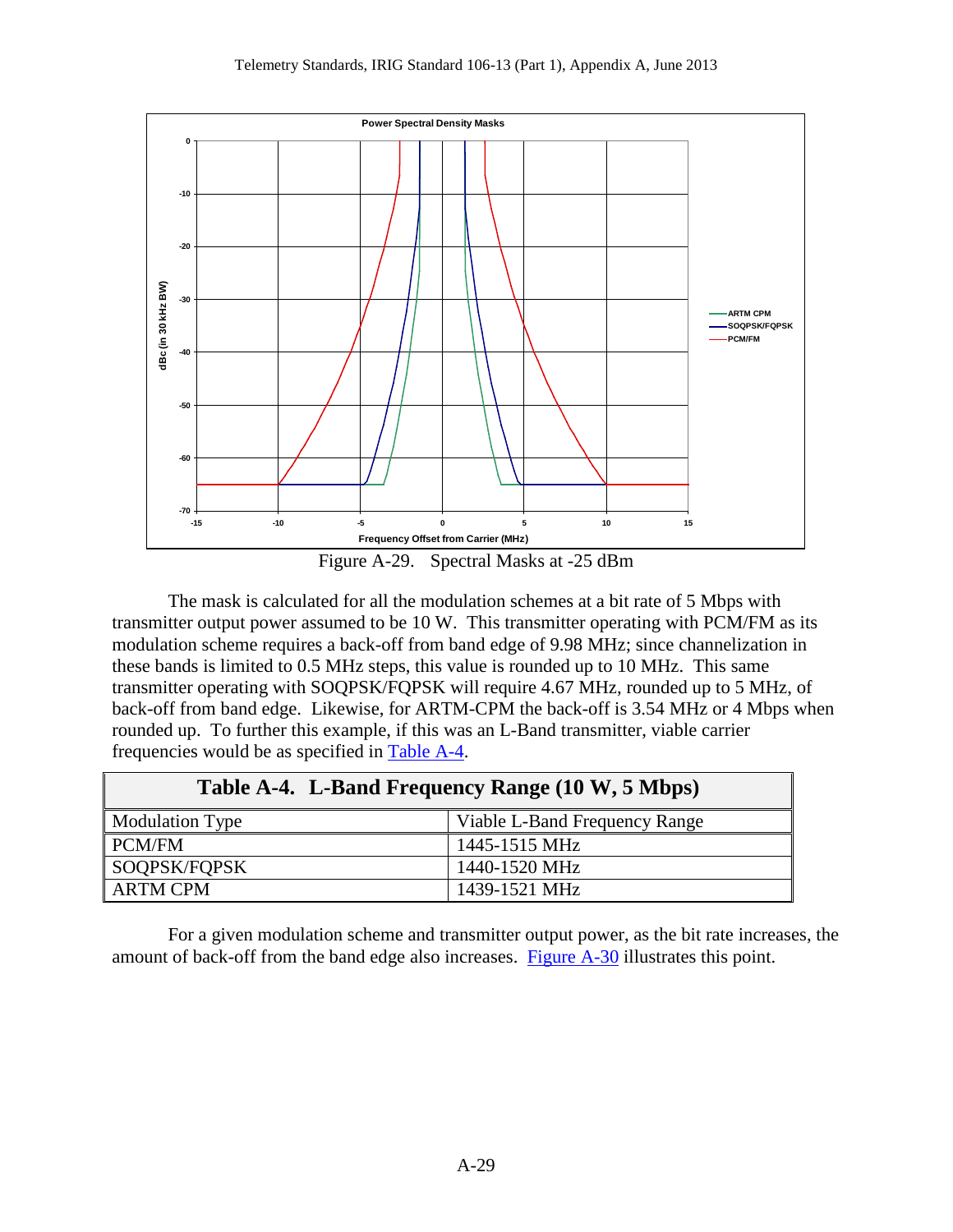

Figure A-30. Bit Rate vs. Band Edge Back-off

<span id="page-33-0"></span>

| <b>NOTE</b> | For ease in making calculations, an Excel spreads heet application can be<br>used. Table A-5 provides an example of a 10 watt transmitter operating at 1<br>Mbps in L-Band and S-Band using the formulas in the spreadsheet. The<br>Excel file that created Table A-5 can be downloaded here and used for<br>interactive calculations. |
|-------------|----------------------------------------------------------------------------------------------------------------------------------------------------------------------------------------------------------------------------------------------------------------------------------------------------------------------------------------|
|             | The input values for transmitter output power and bit rate are in the cells<br>highlighted in yellow. The amount of back-off will be displayed in the cells<br>highlighted in light blue. Additionally, each telemetry band is displayed with<br>the useable carrier frequency range for each modulation scheme given in<br>blue.      |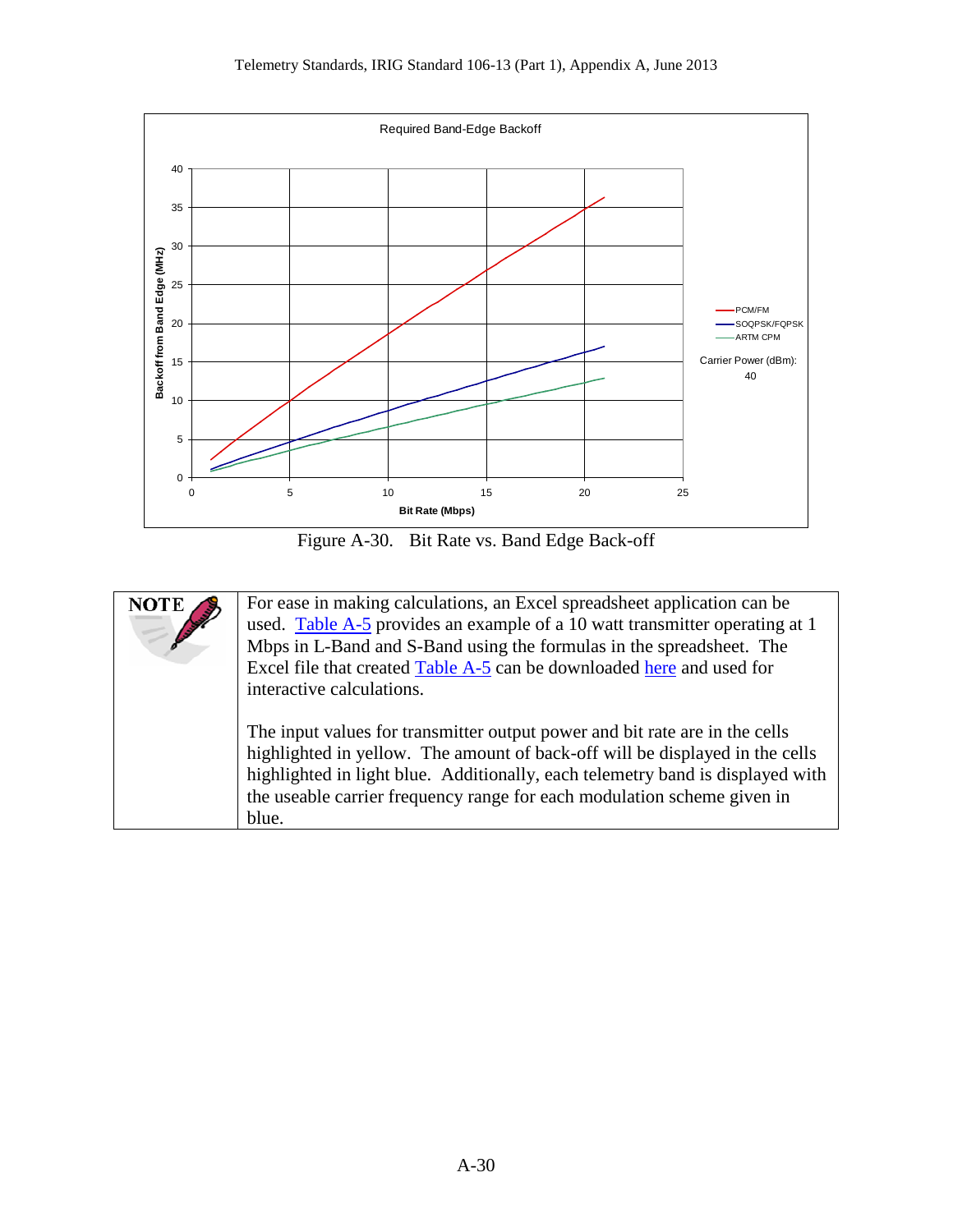<span id="page-34-0"></span>

| Table A-5. Valid Center Frequency, Band Edge Back-Off |                                           |                |                     |                 |        |
|-------------------------------------------------------|-------------------------------------------|----------------|---------------------|-----------------|--------|
|                                                       | Carrier Power or EIRP (dBm):              | 40             | <b>Input Number</b> |                 |        |
| Mask floor (at this nominal TX power):                |                                           | $-65$          | dBc                 |                 |        |
|                                                       |                                           |                |                     |                 | Input  |
| Bit Rate (Mbps):                                      |                                           | 1.00           | 1.00                | 1.00            | Number |
|                                                       |                                           | PCM/FM         | SOQPSK/FQPSK        | <b>ARTM CPM</b> |        |
|                                                       |                                           |                |                     |                 |        |
|                                                       | $K =$                                     | $-28$          | $-61$               | $-73$           |        |
|                                                       | $m =$                                     | $\overline{2}$ | $\overline{4}$      | $\overline{4}$  |        |
|                                                       | Bit Rate (bps)                            | $1.00E + 06$   | $1.00E + 06$        | $1.00E + 06$    |        |
|                                                       | Mask hits floor at offset of (MHz)        | 2.34           | 1.10                | 0.83            |        |
| Band-edge backoff (MHz, rounded to nearest 0.5 MHz)   |                                           | 2.5            | 1.5                 | $\mathbf{1}$    | Result |
|                                                       |                                           |                |                     |                 |        |
|                                                       | Band Edge, Lower (MHz)                    | 1435           |                     |                 |        |
| $L-$                                                  | Band Edge, Upper (MHz)                    | 1525           |                     |                 |        |
| Band                                                  | Lower center freq. at this bit rate (MHz) | 1437.5         | 1436.5              | 1436.0          |        |
|                                                       | Upper center freq. at this bit rate (MHz) | 1522.5         | 1523.5              | 1524.0          |        |
|                                                       |                                           |                |                     |                 |        |
|                                                       | Band Edge, Lower (MHz)                    | 1755           |                     |                 |        |
| $L-$                                                  | Band Edge, Upper (MHz)                    | 1850           |                     |                 |        |
| <b>Band</b>                                           | Lower center freq. at this bit rate (MHz) | 1757.5         | 1756.5              | 1756.0          |        |
|                                                       | Upper center freq. at this bit rate (MHz) | 1847.5         | 1848.5              | 1849.0          |        |
|                                                       |                                           |                |                     |                 |        |
|                                                       | Band Edge, Lower (MHz)                    | 2200           |                     |                 |        |
| $S-$                                                  | Band Edge, Upper (MHz)                    | 2290           |                     |                 |        |
| Band                                                  | Lower center freq. at this bit rate (MHz) | 2202.5         | 2201.5              | 2201.0          |        |
|                                                       | Upper center freq. at this bit rate (MHz) | 2287.5         | 2288.5              | 2289.0          |        |
|                                                       |                                           |                |                     |                 |        |
|                                                       | Band Edge, Lower (MHz)                    | 2360           |                     |                 |        |
| $S-$                                                  | Band Edge, Upper (MHz)                    | 2395           |                     |                 |        |
| <b>Band</b>                                           | Lower center freq. at this bit rate (MHz) | 2362.5         | 2361.5              | 2361.0          |        |
|                                                       | Upper center freq. at this bit rate (MHz) | 2392.5         | 2393.5              | 2394.0          |        |
|                                                       |                                           |                |                     |                 |        |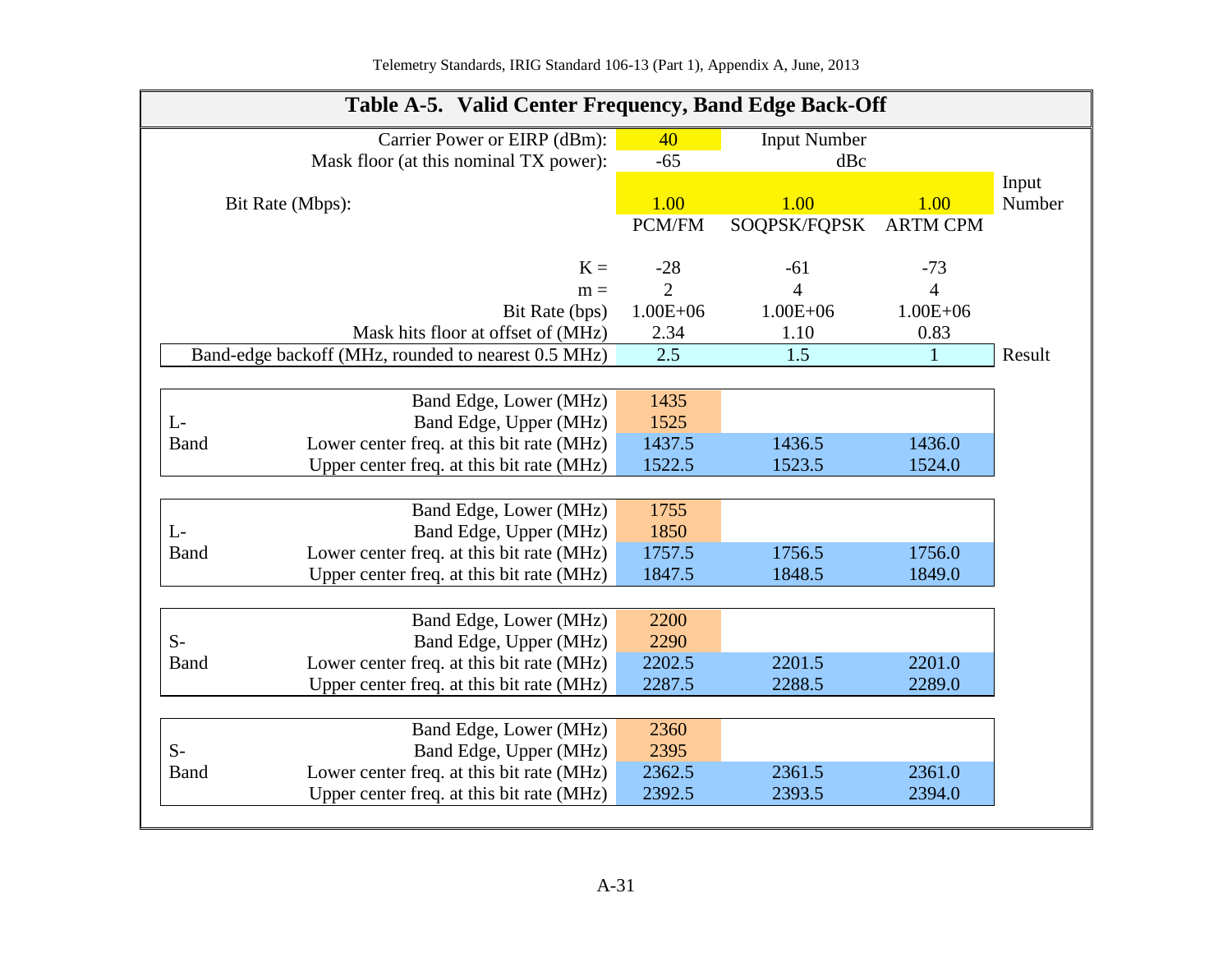This page intentionally left blank.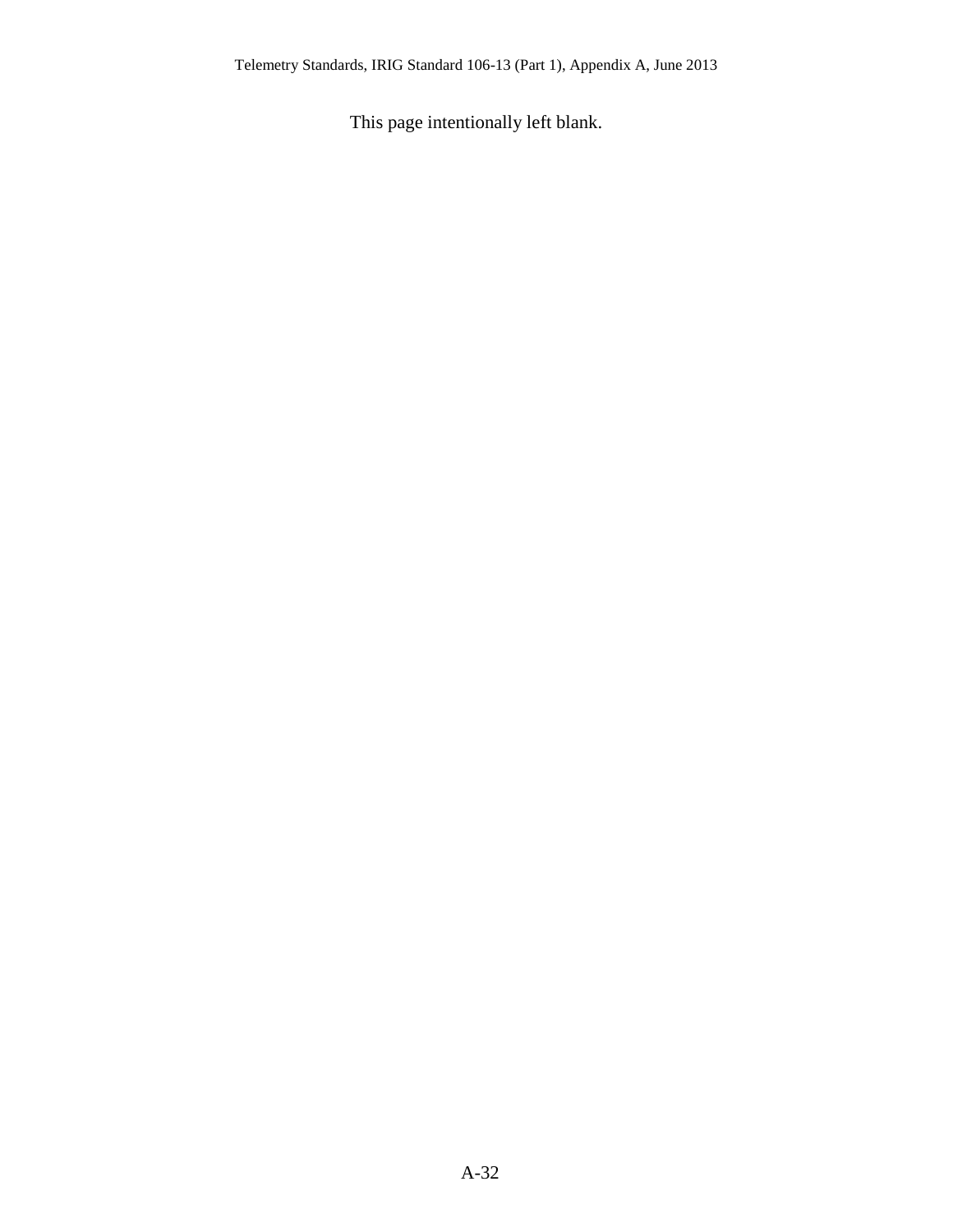# **References**

### <span id="page-36-0"></span>**Citations**

- A. D. Watt, V. J. Zurick, and R. M. Coon. "Reduction of Adjacent Channel Interference Components from Frequency Shift Keyed Carriers." IRE Transactions on Communication Systems, Vol. CS 6, pp. 39 47, December 1958.
- E. L. Law. "RF Spectral Characteristics of Random PCM/FM and PSK Signals." International Telemetering Conference Proceedings, pp. 71 80, 1991.
- I. Korn. Digital Communications, New York, Van Nostrand, 1985.
- M. G. Pelchat. "The Autocorrelation Function and Power Spectrum of PCM/FM with Random Binary Modulating Waveforms." IEEE Transactions, Vol. SET 10, No. 1, pp. 39 44, March 1964.
- M. S. Geoghegan. "Improving the Detection Efficiency of Conventional PCM/FM Telemetry by using a Multi-Symbol Demodulator", Proceedings of the 2000 International Telemetry Conference, Volume XXXVI, 675-682, San Diego CA, October 2000.
- National Telecommunications and Information Administration. "Manual of Regulations and Procedures for Federal Raio Frequency Management." May 2012. May be superseded by update. Available at [http://www.ntia.doc.gov/page/2011/manual-regulations-and](http://www.ntia.doc.gov/page/2011/manual-regulations-and-procedures-federal-radio-frequency-management-redbook)[procedures-federal-radio-frequency-management-redbook.](http://www.ntia.doc.gov/page/2011/manual-regulations-and-procedures-federal-radio-frequency-management-redbook)
- T. J. Hill. "An Enhanced, Constant Envelope, Interoperable Shaped Offset QPSK (SOQPSK) Waveform for Improved Spectral Efficiency". Proceedings of the International Telemetering Conference, San Diego, California, October 2000.
- W. M. Tey and T. T. Tjhung. "Characteristics of Manchester Coded FSK." IEEE Transactions on Communications, Vol. COM 27, pp. 209 216, January 1979.
- W. P. Osborne and M. B. Luntz. "Coherent and Noncoherent Detection of CPFSK," IEEE Transactions on Communications, August 1974.

#### **References**

- B. Younes, J. Brase, C. Patel, and J. Wesdock. "An Assessment of Shaped Offset QPSK for Use in NASA Space Network and Ground Network Systems", Meetings of Consultative Committee for Space Data Systems, Toulouse, France, October, 2000.
- M. Geoghegan. "Implementation and Performance Results for Trellis Detection of SOQPSK", Proceedings of the International Telemetering Conference, Las Vegas, Nevada, October 2001.
- M. Simon. Bandwidth-Efficient Digital Modulation with Application to Deep Space Communications, Monograph number 3, DESCANSO Monograph Series, JPL Publication 00 17, Jet Propulsion Laboratory, California Institute of Technology, 2001. Available at [http://descanso.jpl.nasa.gov/Monograph/series3/complete1.pdf.](http://descanso.jpl.nasa.gov/Monograph/series3/complete1.pdf)